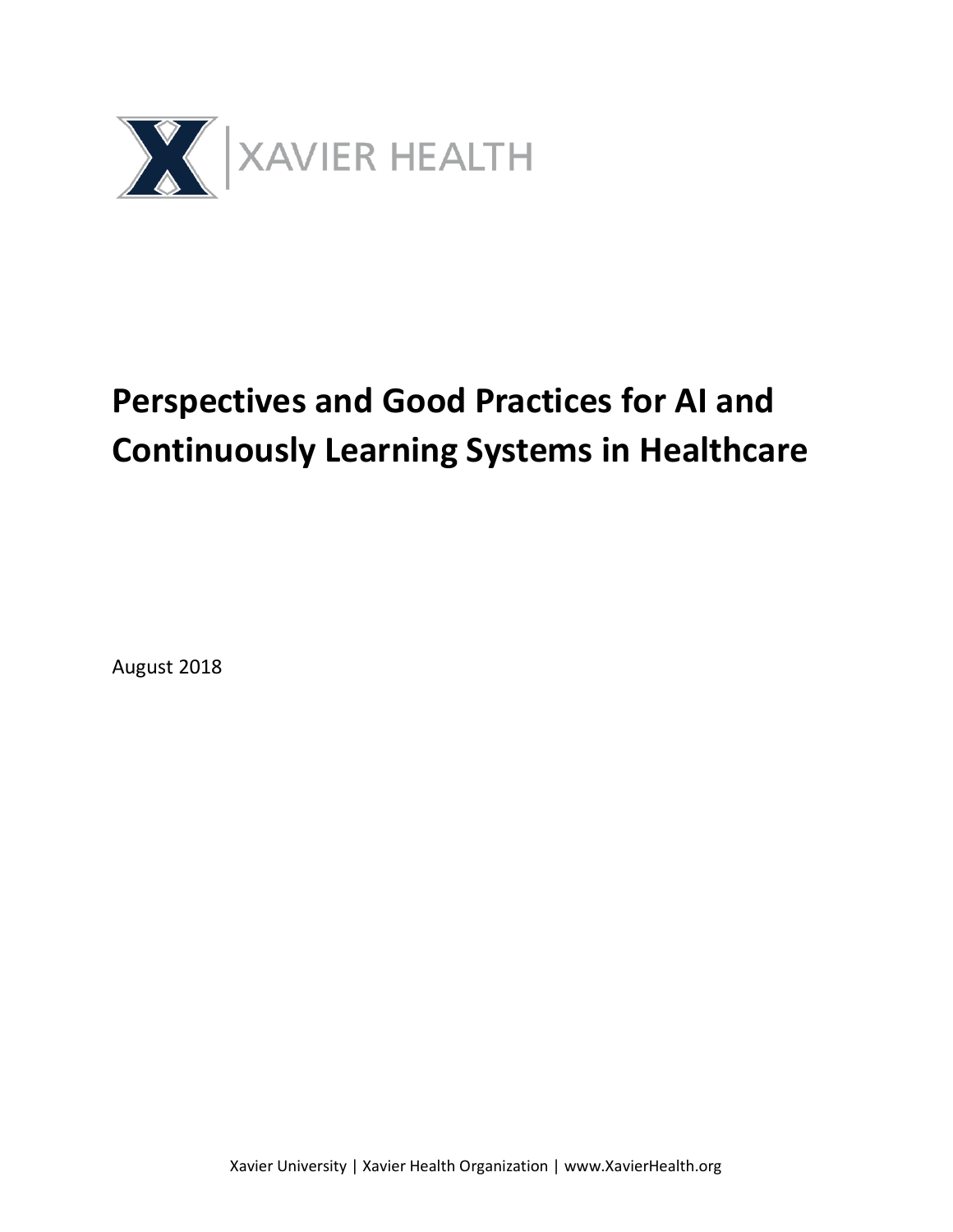## TABLE OF CONTENTS

| <b>ACKNOWLEDGMENTS</b>   |                                                                                 |           |
|--------------------------|---------------------------------------------------------------------------------|-----------|
| <u>1.</u>                | <b>INTRODUCTION</b>                                                             | 4         |
| <b>EXECUTIVE SUMMARY</b> |                                                                                 |           |
|                          | <b>GOALS OF THIS PAPER</b>                                                      | 6         |
|                          | <b>ENABLING TECHNOLOGIES</b>                                                    | 7         |
| 2.                       | <b>VARIATIONS OF ML SYSTEMS</b>                                                 | 8         |
| 3.                       | <b>CONSIDERATIONS FOR CONTINUOUSLY LEARNING SYSTEMS</b>                         | 9         |
|                          | DATA SOURCES, FEEDBACK LOOP, QUALITY AND CONFIDENCE ASSESSMENT, AND LIMITATIONS | 10        |
|                          | <b>GENERAL SOFTWARE DESIGN</b>                                                  | 12        |
|                          | <b>CONFIDENCE AND EXPLAINABILITY</b>                                            | 12        |
|                          | <b>INTEGRATING VALUES &amp; ETHICS</b>                                          | 13        |
|                          | <b>PATIENT CONSENT</b>                                                          | 14        |
|                          | <b>RETRAINING</b>                                                               | 14        |
|                          | <b>RISK MANAGEMENT</b>                                                          | 14        |
|                          | CYBERSECURITY, AUTHENTICATION, PRIVACY, AND ANONYMIZATION                       | 16        |
| <u>4.</u>                | <b>CLS LIFECYCLE</b>                                                            | 17        |
|                          | <b>PLANNING</b>                                                                 | 17        |
|                          | <b>REQUIREMENTS</b>                                                             | 18        |
|                          | <b>ARCHITECTURE</b>                                                             | 18        |
|                          | <b>VERIFICATION AND VALIDATION</b>                                              | 19        |
|                          | <b>POST-MARKET CONSIDERATIONS</b>                                               | 21        |
|                          | <b>INSTALLATION</b>                                                             | 21        |
|                          | <b>OPERATION &amp; SUPPORT</b>                                                  | 21        |
|                          | <b>MAINTENANCE &amp; CHANGE MANAGEMENT</b>                                      | 21        |
|                          | <b>RETIREMENT</b>                                                               | 22        |
| 5.                       | <b>CONCLUSION</b>                                                               | 23        |
|                          | <b>APPENDIX I - GLOSSARY</b>                                                    | 24        |
|                          | <b>APPENDIX II - PROJECT BACKGROUND</b>                                         | 26        |
|                          | <b>APPENDIX III - CUSTOMER PERSPECTIVE</b>                                      | 27        |
|                          | <b>APPENDIX IV - COMMON CLS VALIDATION TECHNIQUES</b>                           | 29        |
|                          | <b>APPENDIX V - EXAMPLES</b>                                                    | <u>32</u> |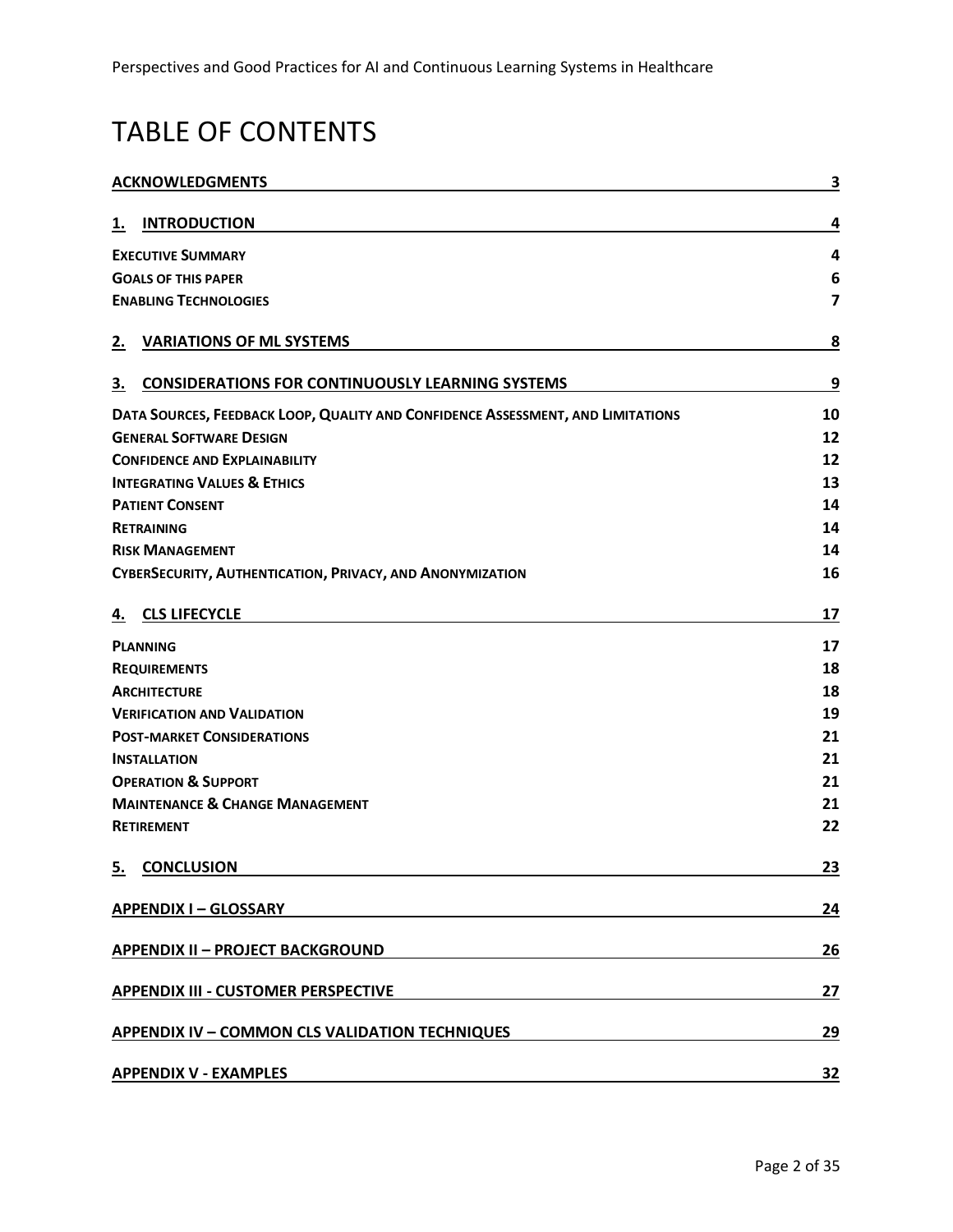## **Acknowledgments**

This paper was developed under the leadership of the Xavier Health program at Xavier University in partnership with FDA officials and industry professionals, as a planned output from 2017 AI Summit. We would like to thank everyone who contributed to the creation and the review of this paper – without their work, this paper would not have been possible<sup>1</sup>. We also want to acknowledge the significant contributions from the following people:

Berkman Sahiner, FDA Bruce Friedman, GE Cindi Linville, Best Sanitizers Cindy Ipach, Compliance Insight Eda Montgomery, Shire Eileen Alexander, Xavier University Golnaz Moeini, Regulatory and Strategy Consultant Hui Zhao, Penn State University Jackie Haydock, Microsoft John Daley, IBM Juan Perez, Infosys

Krista Woodley, J&J Lacey Harbour, Ken Block Consulting Mohammed Wahab, Abbott Mac McKeen, Boston Scientific Nathan Leong, Microsoft Pavan Kumar Garikapati, Infosys Radhika Parameswaran, Infosys Scott Thiel, Navigant Sunny Jansen, Google Walter Mullikin, Shire

Our hope is that this paper provides the foundation for new learnings and best practices in this rapidly evolving field to help deliver the promise and potential of AI and Continuously Learning Systems.

 $\overline{a}$ 

Pat Baird, Philips **Pat Baird, Philips Rohit Nayak, Sundance Capital** 

 $1$  Please note that the opinions and viewpoints expressed by the contributors do not necessarily reflect the opinions and viewpoints of their organizations.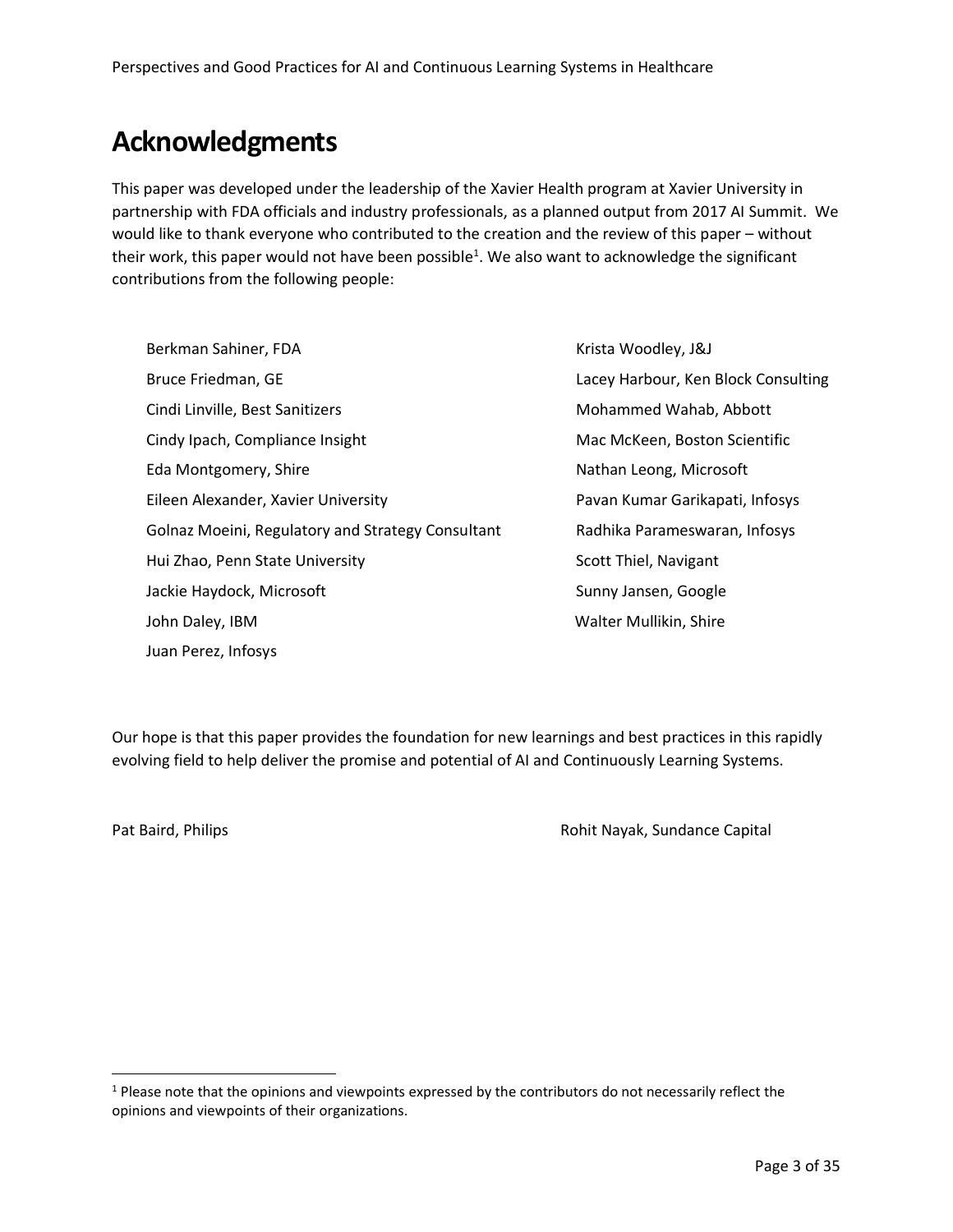## **1. Introduction**

## **Executive Summary**

 $\overline{a}$ 

In the past few years there has been a significant increase in the amount of information in healthcare, and this trend is accelerating. In addition to traditional data, such as those collected by in-vitro laboratory tests, imaging devices, physiological tests, and electronic health records, there are additional systems collecting, integrating and analyzing information and more ways for us to use it in our everyday lives. Wearable technologies are just the tip of the information iceberg as the Internet of Things (IoT) will continually monitor our lives and have real potential to give us insights into how to improve

healthcare. Real Time Health Systems (RTHS) and Advanced Broad-Based Analytics (ABBA) enable better diagnosis and more effective treatment options for patients. However, because there is so much data and correlations can be very subtle, it can be difficult for clinicians to see them unaided. To take advantage of all this information, the future of healthcare needs Artificial Intelligence (AI).

Beyond the anticipated benefits of processing information in a way to help personalize the application, AI may well be required simply to use the anticipated vast amount o f information. A 2017 International Data Corporation (IDC) whitepaper



assessed the growth of data relative to the ability to store the information<sup>2</sup>. Based upon their research, by 2025, the amount of data generated will exceed our ability to store the information. This means that certain data will need to be processed in real-time or near real-time, or be lost.

For the purposes of this paper, AI is shorthand for any system that can perform tasks that normally require human intelligence. It makes use of varied methods such as knowledge bases, expert systems, and machine learning. AI can sift through large amounts of raw data looking for patterns and connections much more efficiently, quickly, and reliably than a human could. Note that the performance of the AI system may be worse than if a human were performing the same task, but this may still be useful in managing our complex world.

<sup>2</sup> "Data Age 2025: The Evolution of Data to Life-Critical", [https://www.seagate.com/www-content/our](https://www.seagate.com/www-content/our-story/trends/files/Seagate-WP-DataAge2025-March-2017.pdf)[story/trends/files/Seagate-WP-DataAge2025-March-2017.pdf](https://www.seagate.com/www-content/our-story/trends/files/Seagate-WP-DataAge2025-March-2017.pdf)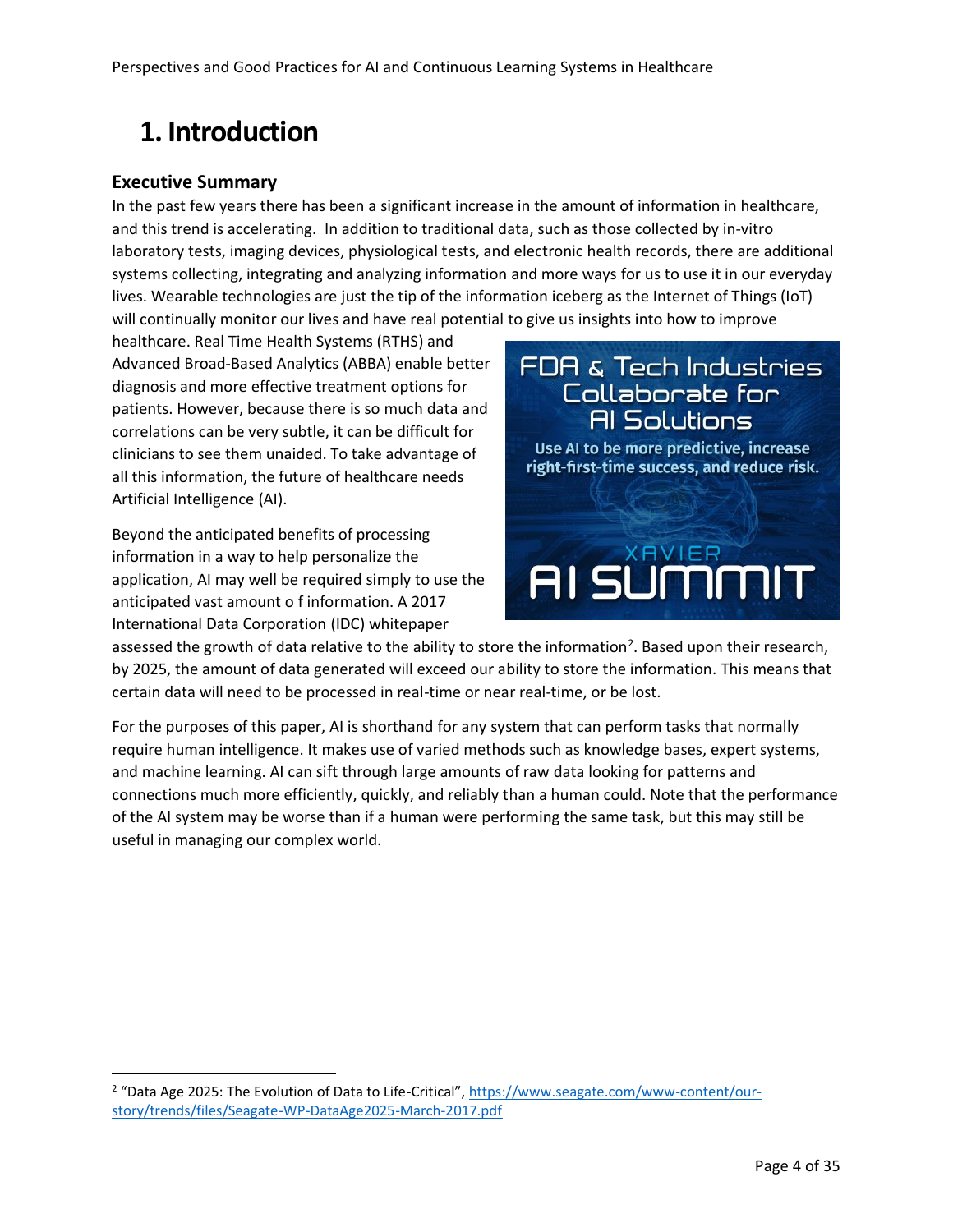AI is not one universal technology, rather it is an umbrella term that includes multiple technologies such as machine learning, deep learning, computer vision, neural networks, and natural language processing (NLP) that, individually or in combination, add intelligence to applications. Diagram 1 shows the relationship of these various technologies. AI and machine learning are often used interchangeably but they are not the same thing and the misperception can cause confusion. Both encompass

l



many different models, approaches, and implementations.

Machine learning systems may be trained using "supervised" or "unsupervised" techniques<sup>3</sup>. In supervised machine learning, the training data set is labeled such that every input has its corresponding label/target. During training, the system learns a function from inputs to their corresponding targets. In unsupervised machine learning, the data set only contains inputs, and the algorithm learns based on the statistical properties of the input data and groups the data into clusters with similar statistical properties. A variant, "reinforcement learning", attempts to maximize a desired outcome based on its input data – essentially going through a process of trial and error until it arrives at the best possible outcome. Deep learning, a subset of machine learning, leverages neural network approaches to decompose a complex problem into multiple layers, with deeper layers refining the output from the previous ones, attempting to mimic the human brain structure.

After training, many machine learning systems may be "locked." For a locked system, once the training has been satisfactorily completed, the system is put to use, and does not continue to learn. In contrast, in "continuously learning" systems, the algorithm keeps learning as humans do, and the output of the system for the same input data may be different before and after this learning has taken place. Typically, the learning process is pre-specified, with the goal of improving a well-defined metric.

<sup>&</sup>lt;sup>3</sup> Terminology will be one of the challenges for the successful development and use of AI in healthcare. For example, the AI community defines "supervised" learning means the output values are already known during training; however the wider healthcare community may interpret "supervised" and "unsupervised" as determining whether or not a human is involved in decision making – supervising the activities of the algorithm.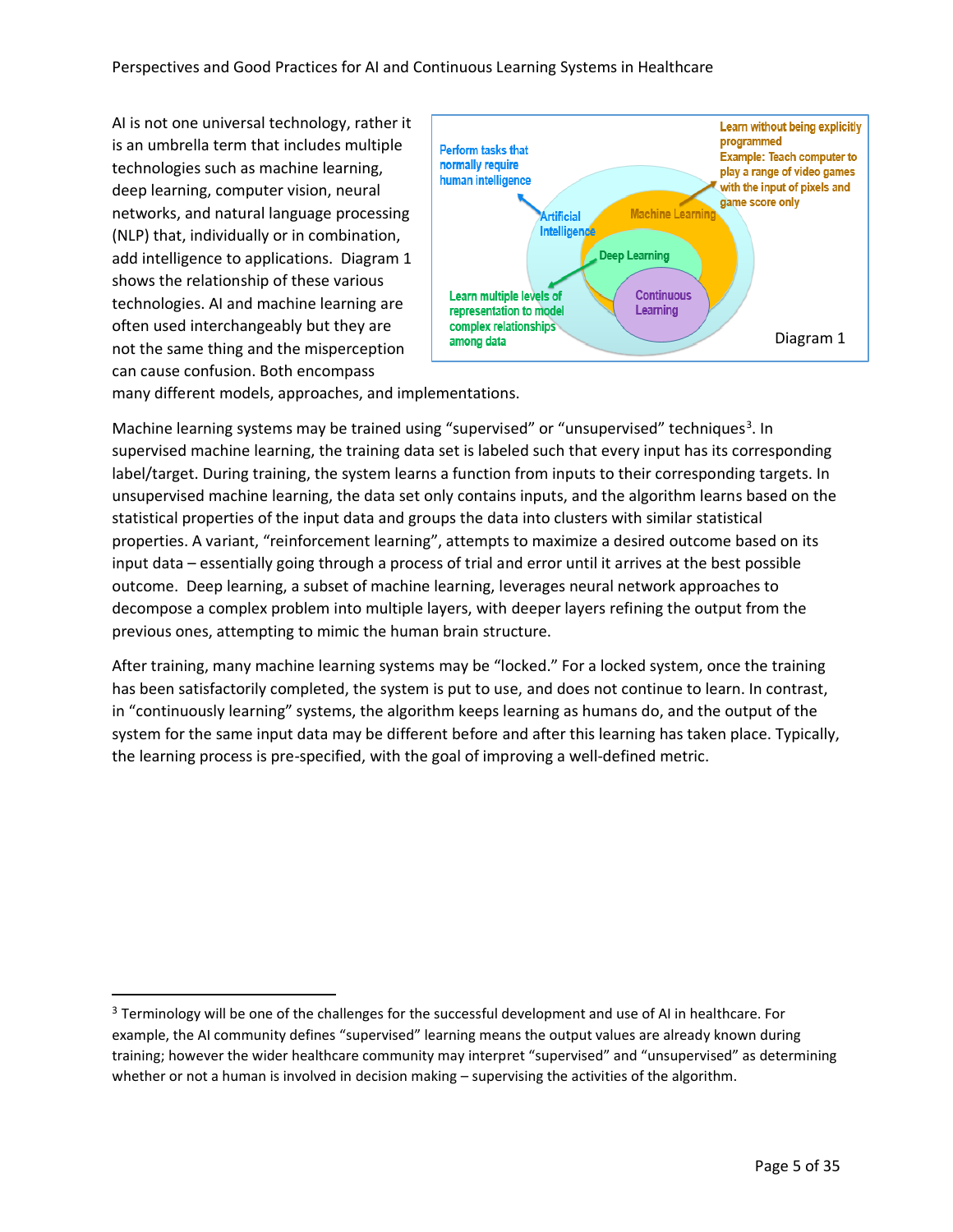Continuously Learning Systems (CLS) are built on the idea of learning continuously and adaptively about the external world and enabling the autonomous incremental development of ever more complex skills and knowledge. In the context of Machine Learning it means being able to smoothly update the prediction model to consider different tasks and data distributions but still being able to re-use and retain useful knowledge and skills during time<sup>4</sup>. Diagram 2 shows the process flow for a CLS application.



Continuous learning, as a practice, can be applied to many of the machine learning modalities described above, ranging from automated retraining of expanding data sets to neural networks with massive amounts of unstructured, unclassified data, from real-time learning to fixed frequency retraining and learning. Correspondingly, CLS have additional considerations beyond those of traditional software development methods.

## **Goals of this paper**

 $\overline{a}$ 

Healthcare is often a late adopter when it comes to new techniques and technologies; this works to our advantage in the development of this paper as we relied on lessons learned from CLS in other industries to help guide the content of this paper. Appendix V includes a number of example use cases of AI in Healthcare and other industries.

This paper focuses on identifying unique attributes, constraints and potential best practices towards what might represent "good" development for Continuously Learning Systems (CLS) AI systems with applications ranging from pharmaceutical applications for new drug development and research to AI enabled smart medical devices. It should be noted that although the emphasis of this paper is on CLS, some of these issues are common to all AI products in healthcare.

Additionally, there are certain topics that should be considered when developing CLS for healthcare, but they are outside of the scope of this paper. These topics will be briefly touched upon, but will not be explored in depth. Some examples include:

**Human Factors** – this is a concern in the development of any product – what are the unique usability challenges that arise when collecting data and presenting the results? Previous efforts at generating automated alerts have often created problems (e.g. alert fatigue.)

<sup>4</sup> [https://medium.com/@vlomonaco/why-continuous-learning-is-the-key-towards-machine-intelligence-](https://medium.com/@vlomonaco/why-continuous-learning-is-the-key-towards-machine-intelligence-1851cb57c308)[1851cb57c308](https://medium.com/@vlomonaco/why-continuous-learning-is-the-key-towards-machine-intelligence-1851cb57c308)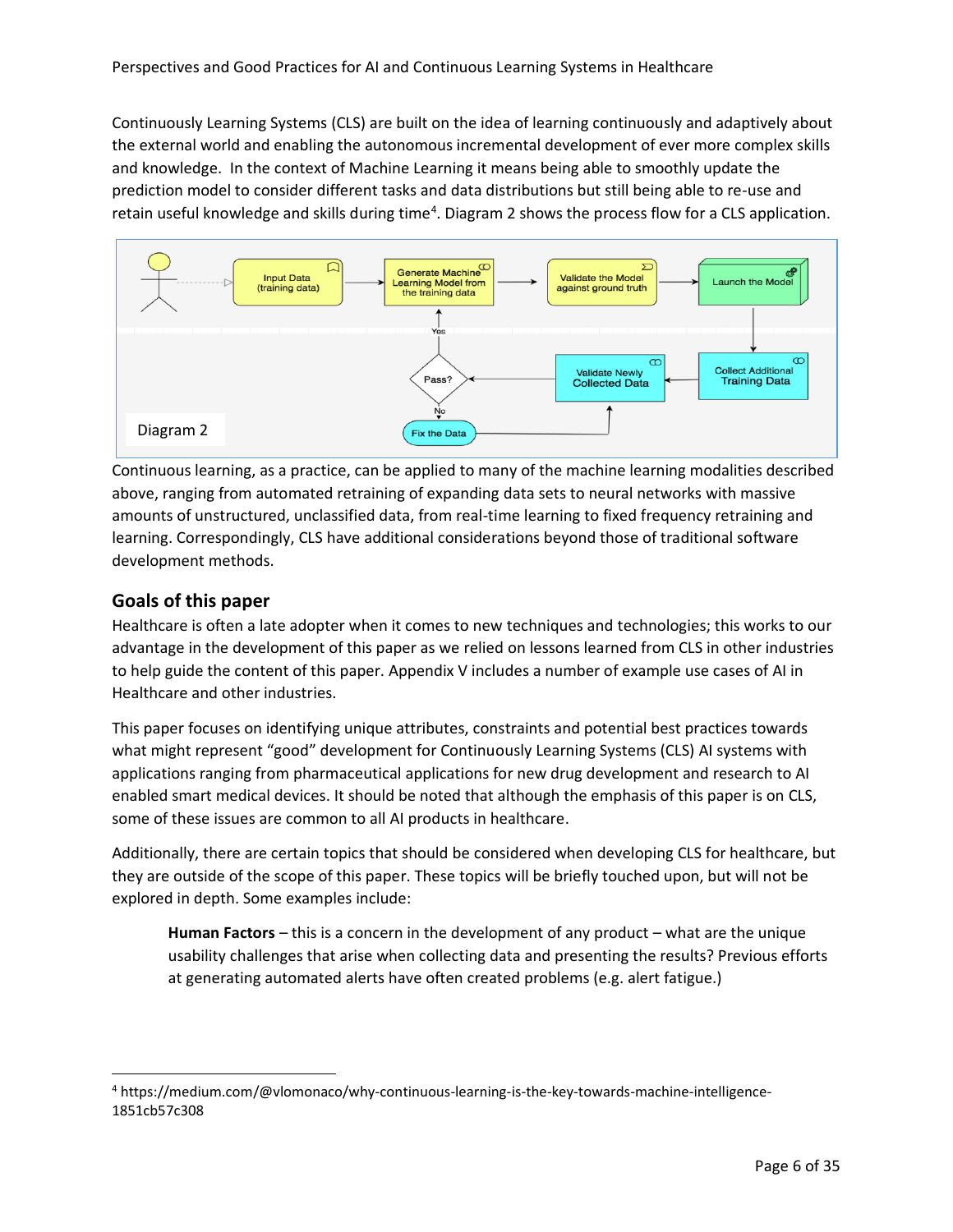**CyberSecurity and Privacy** – holding a massive amount of patient data is an attractive target for hackers, what steps should be taken to protect data from misuse? How does the European Union's General Data Protection Regulation (GDPR) impact the use of patient data?

**Legal liability** – if a CLS system recommends action that is then reviewed and approved by a doctor, where does the liability lie if the patient is negatively affected?

**Regulatory considerations** – medical devices are subject to regulatory oversight around the world; in fact, if a product is considered a medical device depends on what country you are in. AI provides an interesting challenge to traditional regulatory models. Additionally, some organizations like the FTC regulate non-medical devices.

This paper is not intended to be a standard, nor is this paper trying to advocate for one and only one method of developing, verifying, and validating CLS systems – this paper highlights best practices from other industries and suggests adaptation of those processes for healthcare. This paper is also not intended to evaluate existing or developing regulatory, legal, ethical, or social consequences of CLS systems. This is a rapidly evolving subject with many companies, and now some countries, establishing their own AI Principles or Code of Conduct which emphasize legal and ethical considerations including goals and principles of fairness, reliability and safety, transparency around how the results of these learning systems are explained to the people using those systems<sup>5</sup>.

The intended audience of this paper are Developers, Researchers, Quality Assurance and Validation personnel, Business Managers and Regulators across both Medical Device and Pharmaceutical industries that would like to learn more about CLS best practices, and CLS practitioners wanting to learn more about medical device software development.

## **Enabling Technologies**

 $\overline{a}$ 

AI systems need large amounts of data. Cloud services, edge computing, data warehousing, and data lakes all have a potential impact on the performance and availability of AI systems.

Organizations will take advantage of the benefits that the public cloud offers, including computing power and storage ability. However, there may be use cases where edge computing is also needed due to communication bandwidth not being sufficient to support the needs of the algorithm, connectivity reliability or when latency will impact the outcome. For example, if a CLS has been deployed to a patient's bedside monitor to alert when a specific vital event has occurred, communication latency might impact the outcome, so an edge device executing the latest version of a trained CLS model will be needed as part of environment.

The cloud may be accessible intermittently, which could cause unique problems. For example, if the cloud is intermittent while the CLS system is being trained, does this corrupt the training data set? Does this duplicate the training set? Does this leave out some data?

<sup>5</sup> https://blogs.microsoft.com/uploads/2018/02/The-Future-Computed\_2.8.18.pdf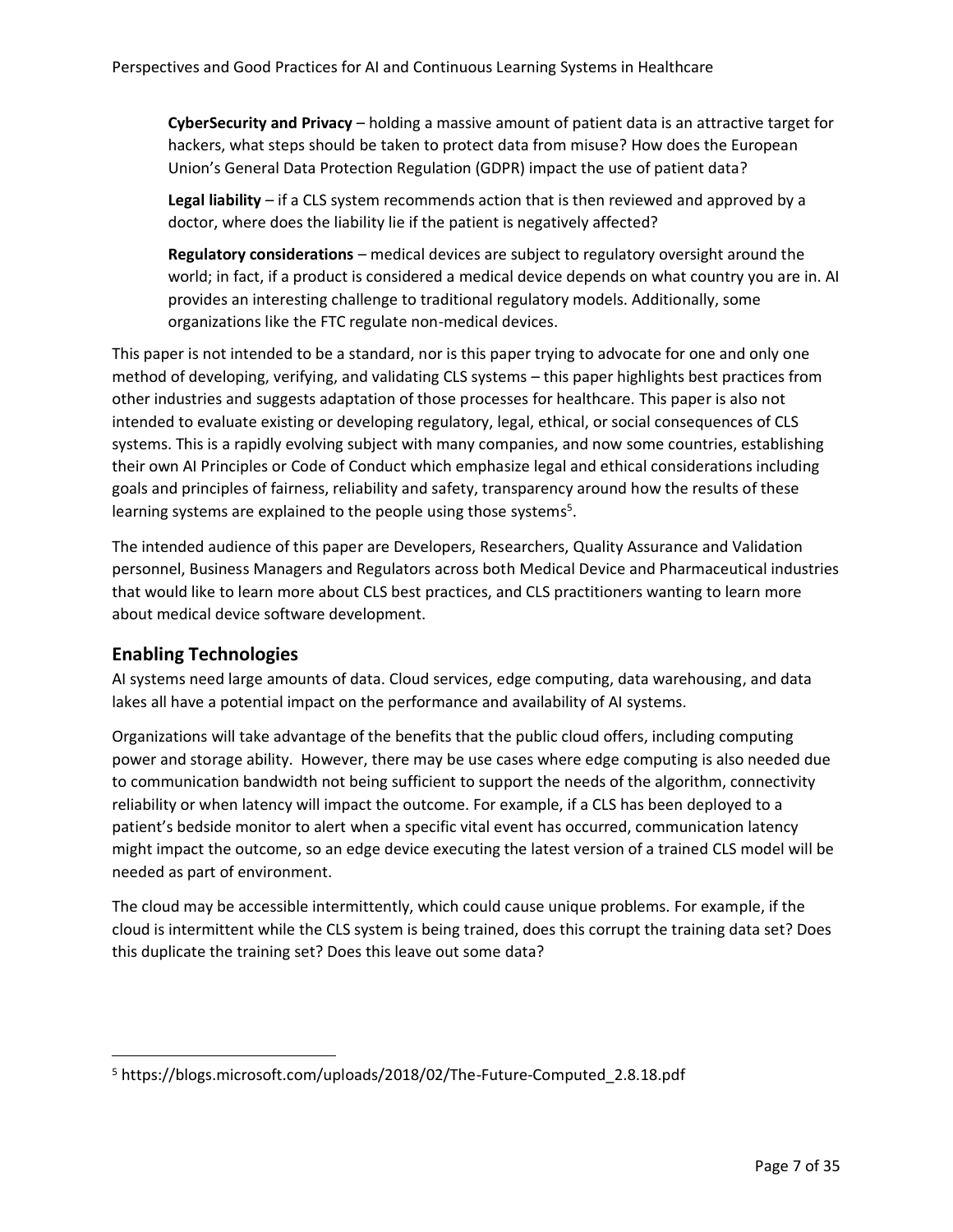Data warehousing for ML/CLS is the accumulation of manually inputting or automatically streaming historical and real-time data into a database<sup>6</sup>. This information pipeline is critical to the strategy of a predictive applications' development and training. These days, a data lake is very rarely stored and maintained within one monolithic structured server. The systems architecture typically leverages a combination of local servers, virtual machines, and cloud services with various processing and extraction methods<sup>7</sup> . However, depending on the information architecture strategy, hardware limitations are still factors that must be considered during ML/CLS development and training. Also, for those in a highly regulated environment, the information pipeline architecture should be highly influenced on the criticality of the data, the ML/CLS risk, and intended use of the ML/CLS.

## **2.Variations of ML Systems**

Most Machine Learning (ML) algorithms go through a period of training, cross validation, and testing before being placed in use (Diagram 3.) Like all statistical models, performance depends on how well the data set used for training is representative of the actual environment of use. During use, the ML algorithm collects additional data, which can be collated and used (offline) to repeat the original cycle of testing and validation. The original ML algorithm can then be replaced with the "new" algorithm with improved performance. This is sometimes called batch learning.



In contrast, CLS allows the ML algorithm to "learn in place" and incrementally update and improve its performance each time it acquires new data. The CLS algorithm continues to operate and rather than a step change in performance as described above the algorithm improves incrementally.

Some systems may use a hybrid approach where batch learning is used to establish the algorithm and initial assignment of values to the algorithm, and CLS is used to gather data an incrementally adjust the values in the algorithm e.g. the equation itself does not change, but the weighting of the variables change.

CLS is sometimes referred to as incremental learning. A description of the features of incremental learning is provided in an article by Karanam Supraja<sup>8</sup>, and includes:

- Accommodate new information as and when available
- Ability to work with unlabeled data

l

• Ability to handle multidimensional data,

<sup>6</sup> Luersen, Seth. MEMSQL Blogs. 2017, November 17. [http://blog.memsql.com/memsql-maturity-framework/.](http://blog.memsql.com/memsql-maturity-framework/)  Extracted July 2, 2018

<sup>7</sup> Orenstein, Gary; Doherty, Conor; Boyarski, Mike; and Boutin, Eric. Data Warehousing in the Age of Artificial Intelligence. O'Reilly Media, Inc. 2017

<sup>8</sup> [https://www.quora.com/What-are-some-real-world-applications-where-incremental-learning-of-machine](https://www.quora.com/What-are-some-real-world-applications-where-incremental-learning-of-machine-learning-algorithms-is-useful-Are-SVMs-preferred-for-such-applications)[learning-algorithms-is-useful-Are-SVMs-preferred-for-such-applications](https://www.quora.com/What-are-some-real-world-applications-where-incremental-learning-of-machine-learning-algorithms-is-useful-Are-SVMs-preferred-for-such-applications)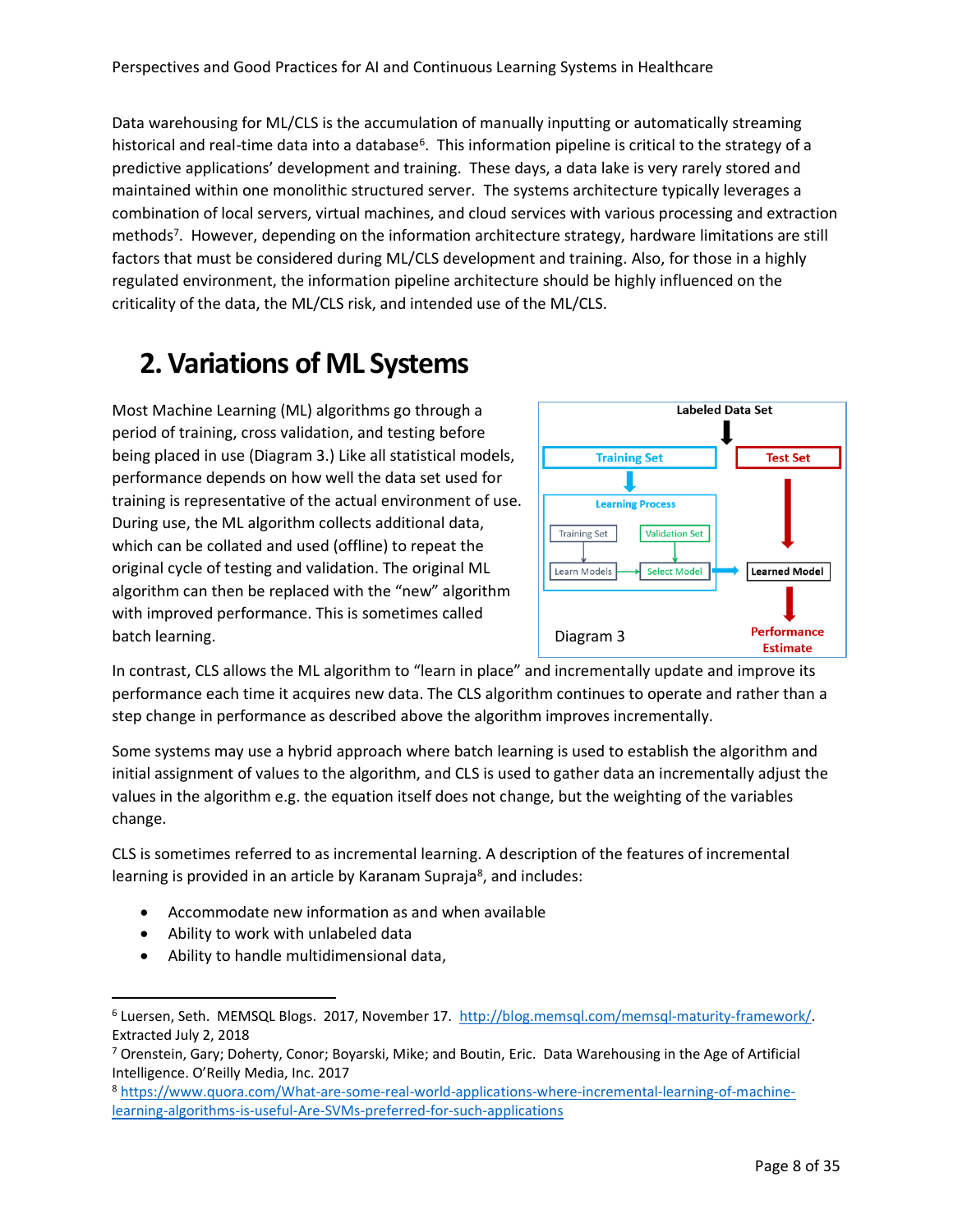- Bounded complexity (e.g. amount of complexity in a problem is limited),
- Learn incrementally from empirical data, and
- Handle changes in concepts etc.

Another related concept is Adaptive Systems. Adaptive systems adjust themselves at runtime based on the learned data and generate different outputs every time new data is learned. Changes to the algorithm used in adaptive systems are implemented through a pre-specified and possibly fully automated process that is aimed at improving performance either based on availability of new training data or the based on continuing analysis of the effect the algorithm<sup>9</sup>.

## **3. Considerations for Continuously Learning Systems**

The growth of IoT and the resulting preponderance of data of all types has made application of Artificial Intelligence or Intelligent Technology (AI) tools the next big frontier. We're seeing applications that range from smart devices to digital therapeutics and everything in between. While the healthcare industry has seen several AI applications brought to market that leverage image and pattern recognition, natural language processing, prediction and decision making algorithms, we are only at the cusp of seeing truly advanced AI systems that leverage deep learning in conjunction with continuously learning approaches.

When developing a ML system, there are some unique considerations that don't typically apply in traditional health-related software development. For example, if the patient is interacting with an AI system, are they even aware that their "chat", diagnosis, or treatment recommendation is coming from an AI-based system?

There are several characteristics of a system that contribute to CLS efficacy and robustness. For example:

- Source of data quality and quantity of data, including expected minimums, structure, and an understanding of the context of the data sets
- Fairness should treat everyone in a fair and balanced manner and not affect similarly situated groups of people in different ways
- Number of variables, features, and layers being utilized in the model (e.g. Advanced Broad-Based Analytics)
- Frequency of training or retraining
- Known limitations and exceptions

l

• Established parameters of operations

These characteristics can vary depending on the type of system being developed. For example, a Decision Assistance Systems where the AI does not act on its own, but assists users in their decision making or for their actions would likely have different criteria and an Autonomous System where the AI acts or implements a decision without clinician or user intervention.

<sup>9</sup> <https://pdfs.semanticscholar.org/71ac/d8e88f26cd8c8986d509ccfc8389f030fc39.pdf>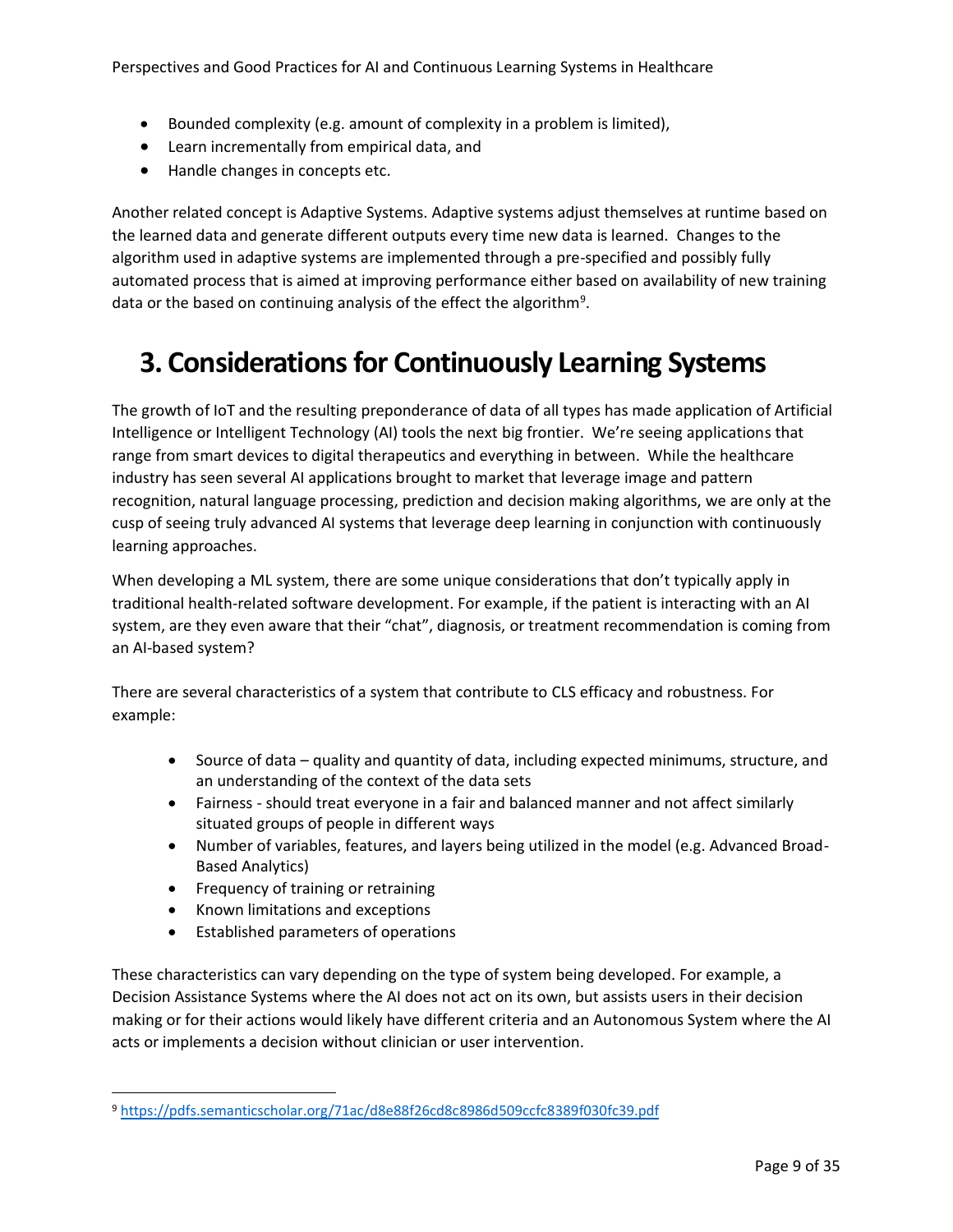After the system has been designed, implemented, and trained, additional steps are needed to ensure its quality (both actual quality and perceived quality):

- Performance Evaluation Overall system test methods and tools, typically involves a comparison of what the AI is supposed to do for a certain input versus what it does
- Building Confidence in AI Includes processes that are used to provide confidence in AI operation in addition to or complementary to performance evaluation. It should be noted that a correct and robust application is useless if no one actually uses it. Building confidence in the AI system is an important success factor, and it includes:
	- o Inclusiveness
	- o Reliability
	- o Usability

 $\overline{\phantom{0}}$ 

- o Clinical significance
- o Ease of integration with existing systems
- o Precision and accuracy

It is worth noting that any effort to standardize on a set of specific technologies, techniques, algorithms, models or toolsets is likely going to be obsolete in a short period of time given the rapid evolution within AI. This is particularly relevant because we are at a very nascent stage of the evolution of this technology and its applications.

## **Data Sources, Feedback Loop, Quality and Confidence Assessment, and Limitations**

For machine learning, there are two basic data types: structured and unstructured data. Webopedia defines structured data as data that resides in in a fixed field within a record or file. Examples of this can be from relational databases and spreadsheets<sup>10</sup>. Webopedia defines unstructured data as information that doesn't reside in a traditional row-column database. Examples of this can be from diagnostic images, hand-written triage notes, e-mail documents, word processing documents, PDF, PPTs, videos, photos, audio files, blogs and more. In addition to structured and unstructured, there is semi-structured data<sup>11</sup>. Semi-structured data refers to data that is partially organized by tags and markers in a fashion that is accessible by ML analytic tools. Examples of this include XML documents, Word metadata files, email sending and receiving data, tags on photos, and NoSQL.

Ensuring a high-level of data confidence and data quality is important to the performance of the system, and therefore the origin of the data should be analyzed. Potential data sources include the firm's own private databases, or internally generated and maintained data; semi-private data, or databases / websites that use licensing models and charge fees for use / access; and public data, or open-access model databases / websites<sup>12 13</sup>.

<sup>10</sup> [https://www.webopedia.com/TERM/S/structured\\_data.html.](https://www.webopedia.com/TERM/S/structured_data.html) Extracted June 19, 2018

<sup>11</sup> [https://www.webopedia.com/TERM/U/unstructured\\_data.html.](https://www.webopedia.com/TERM/U/unstructured_data.html) Extracted June 19, 2018

<sup>&</sup>lt;sup>12</sup> Food and Drug Administration (FDA) Center for Devices and Radiological Health (CDRH) and Center for Biologics Evaluation and Research (CBER). Guidance for Stakeholders and Food and Drug Administration Staff: Use of Public Human Genetic Variant Databases to Support Clinical Validity for Genetic and Genomic-Based In Vitro Diagnostics. FDA Maryland. April 13, 2018

<sup>13</sup> Orenstein, Gary; Doherty, Conor; Boyarski, Mike; and Boutin, Eric. Data Warehousing in the Age of Artificial Intelligence. O'Reilly Media, Inc. 2017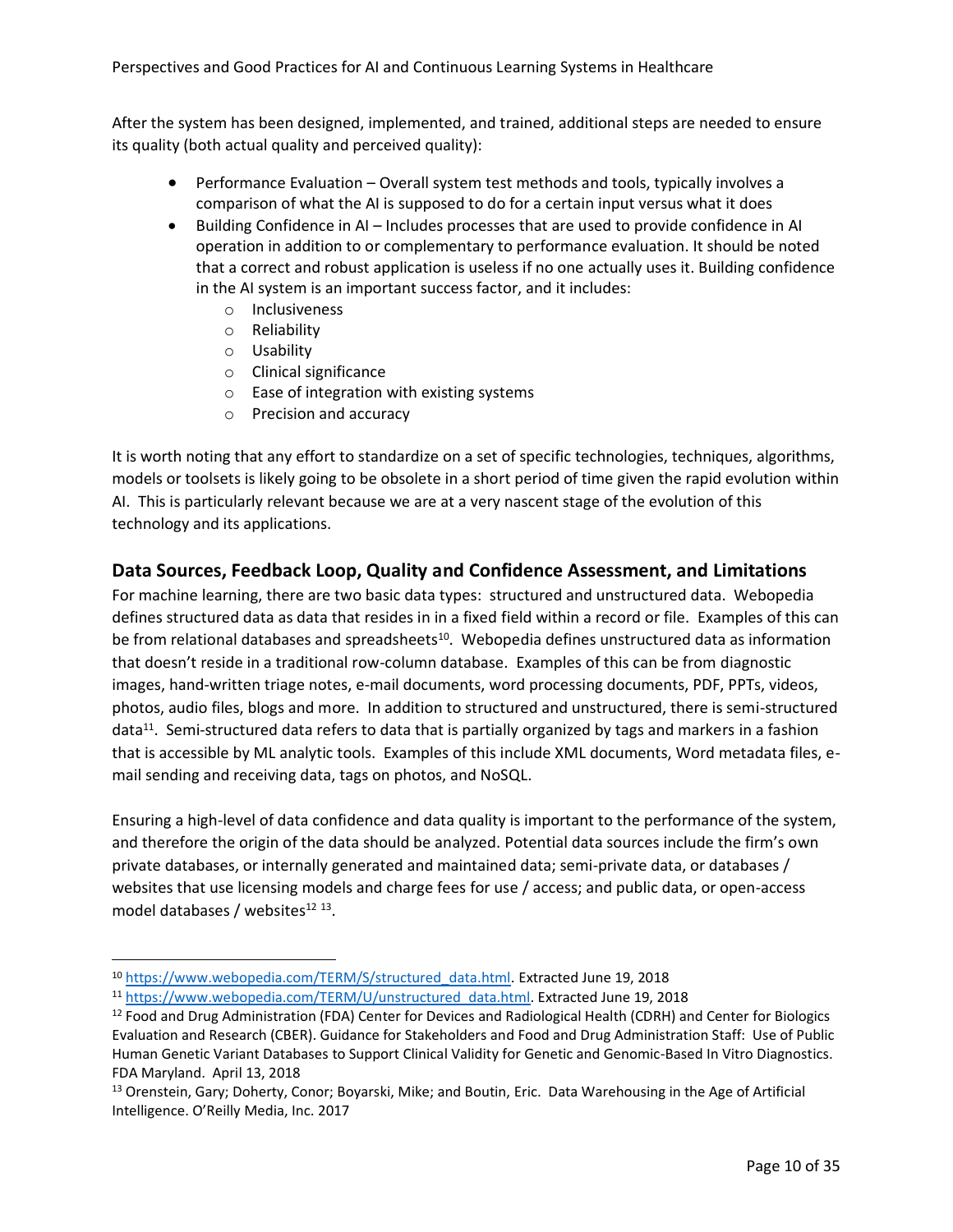Independent of the structure or data types, in order to be able to fully leverage and utilize ML within a product, data sources must be identified, transformed, and stored in a manner that allows for efficient analysis. These data sources can come from a plethora of origins ranging from subjective conversations on social media to objective, discrete data gathered by highly respected organizations like NASA and made available on publicly accessible databases. "The design of any AI systems starts with the choice of training data, which is the first place where unfairness can arise. Training data should sufficiently represent the world in which we live, or at least the part of the world where the AI system will operate." (*[A Future Computed,](https://blogs.microsoft.com/uploads/2018/02/The-Future-Computed_2.8.18.pdf) Page 58.*) For example, the data set must properly represent gender, race, and age. Consider an AI system that enables facial recognition or emotion detection trained solely on images of adult faces may not accurately identify the features or expressions of children due to differences in facial structure.

Basic scientists, engineers, clinicians, regulatory experts, and other subject matter experts should be involved with the analysis and selection of data sources that shall be utilized for CLS/ML analysis within a firm or organization for product or operation. These experts should analyze the data generation, collection, and maintenance techniques, ensuring that data is generated using valid scientific and regulatory techniques<sup>11</sup>. These experts should also be involved in training the CLS. In the case of the clinical lab, clinical scientists perform analysis with and without the AI/CLS/ML over the course of multiple runs. Comparisons are then made to determine how close the AI results are to the experts' results. Consistent performance by the experts is key and all participants must use the same defined method of data collection, must register data in the same way, and must have uniformly defined terms.

Data quality metrics can be used to track and trend possible areas for improvement. For example, consider data "veracity," which refers to the inherent biases, noise and abnormality in data. Data does not always represent exact values, but rather close approximations, which leads to some level of impreciseness and uncertainty. The reliability and trustworthiness of the data should also be considered and accounted for in the plan for the application.

There should be control over how private data is generated and gathered. Technical or discrete data sets should be gathered using validated or high level of confidence methods with appropriate controls (e,g, traceable to national or international standards, previously tested internally-made controls, etc.) by qualified experts following approved procedures or recognized standards. To a certain extent, firms can also control the method to which non-technical data, like those data for adverse event reporting or even meeting minutes, is generated and gathered by training those responsible individuals to follow a consistent method for the task.

Those who work in highly regulated industries might consider the appropriateness of the data source for the intended use. For example, medical device manufactures might not think Twitter would be an appropriate data source for an CLS/ML system whose intended use it to predict failures in a Bill of Materials (BOM) system. However, the beauty of AI/CLS/ML is to find connections that might not be obvious or easily deduced. Therefore, during the development and training of an AI/CLS/ML system,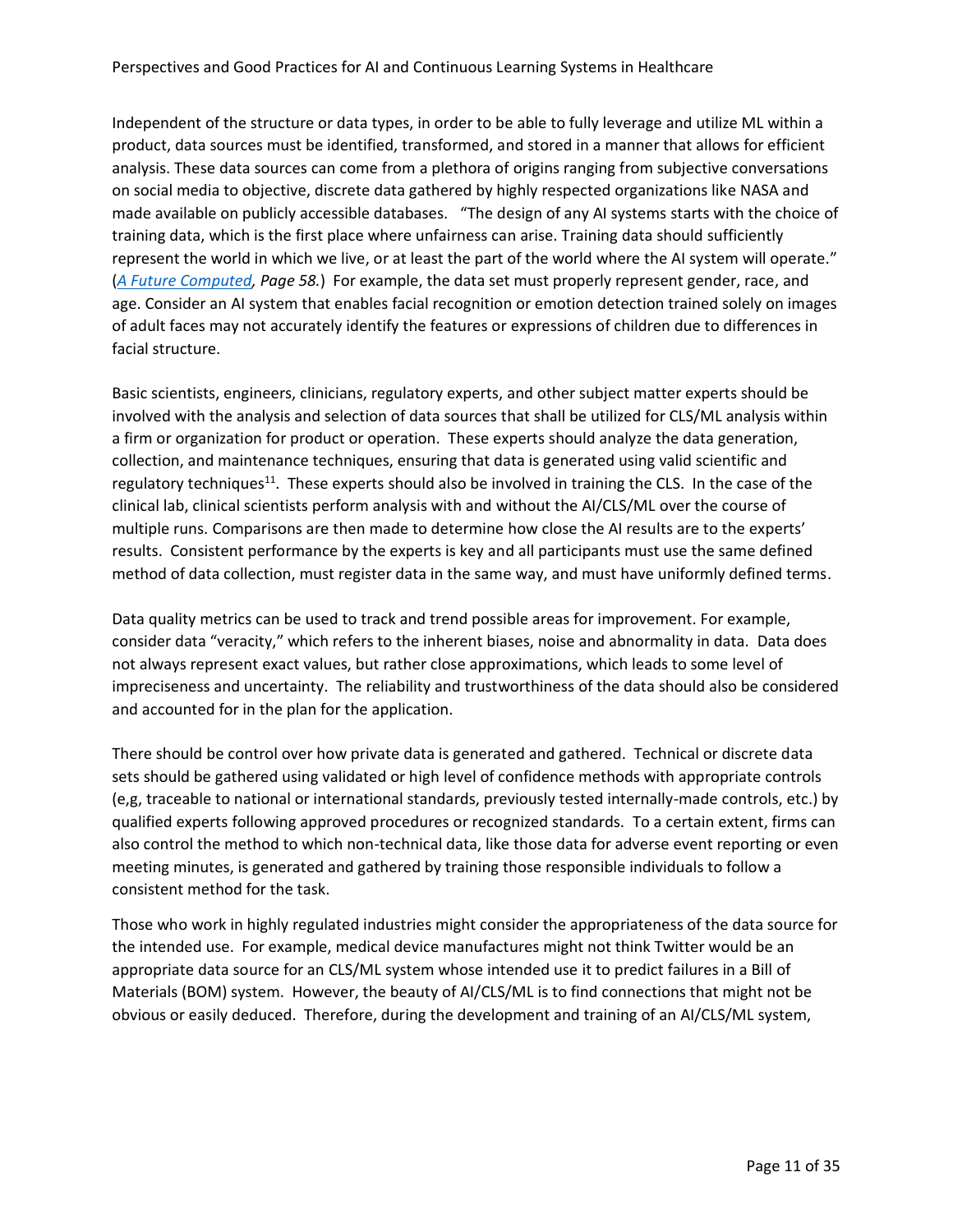exercising the use of a wide scope of data sources based on the network and tool's processing capability may lead to surprising results $^{14}$ .

## **General Software Design**

The software design process needs to include an evaluation of the appropriateness of the algorithm used (e.g. justify why a neural network is an appropriate design choice for this particular product) as well as an evaluation of the post-market CLS process.

Consideration should also be given to placing limits on how much the CLS system is allowed to change and how to manage the influence output from one CLS system has as an input to another CLS system.

How the data is presented influences whether or not the data is accepted by the user, therefore consideration should be given to how information is presented.

For decision support systems where a human has the ability to accept or reject the CLS recommendation, a user's past experience with the software may bias their future use. For example, a user that has had poor success with a previous version of the CLS system may be highly skeptical of future releases, regardless of any objective evidence the developer may have about improvements to the product. This skepticism may also be specific to particular set of parameters, for example, not having confidence when using the software on older populations. Similarly, users with positive experiences may begin to rely upon the output from the software and could be less likely to question faulty output.

CLS systems will also need to address potential impacts from changes in healthcare practices. These types of changes in the practice of medicine (i.e., changes to reduce over-prescribing of antibiotics<sup>15</sup>) are handled under the "traditional" medical device development process in that, (1) it takes time to incorporate into a product design, and (2) humans are involved in the design change. If a CLS system is developed under one practice of medicine paradigm, it may not adjust well or correctly if information related to a different paradigm becomes part of the input dataset.

## **Confidence and Explainability**

 $\overline{a}$ 

One of the interesting challenges with CLS systems is the ability to have confidence in the system. In traditional software development projects, one contributing factor to having high confidence in a product is having transparency to algorithm design and robust verification and validation activities.

However, with CLS systems, the software engineer is not directly creating the decision making algorithm, and the system can be thought of as a black box when testing.

The following items help build confidence in a CLS system:

- Initial performance metrics/specifications
- Information/knowledge about how the system learns in time
- Proper verification and validation process for software design

"An approach that is most likely to engender trust with users and those affected by these systems is to provide explanations that include contextual information about how an AI system works and interacts with data. Such information will make it easier to identify and raise awareness of potential bias, errors and unintended outcomes." (*A Future Computed,* <sup>4</sup> *Page 72).* 

<sup>&</sup>lt;sup>14</sup> Ranly, Nick. "AI Work Group Update." April 3, 2018, Microsoft PowerPoint file

<sup>15</sup> https://www.cdc.gov/media/releases/2016/p0503-unnecessary-prescriptions.html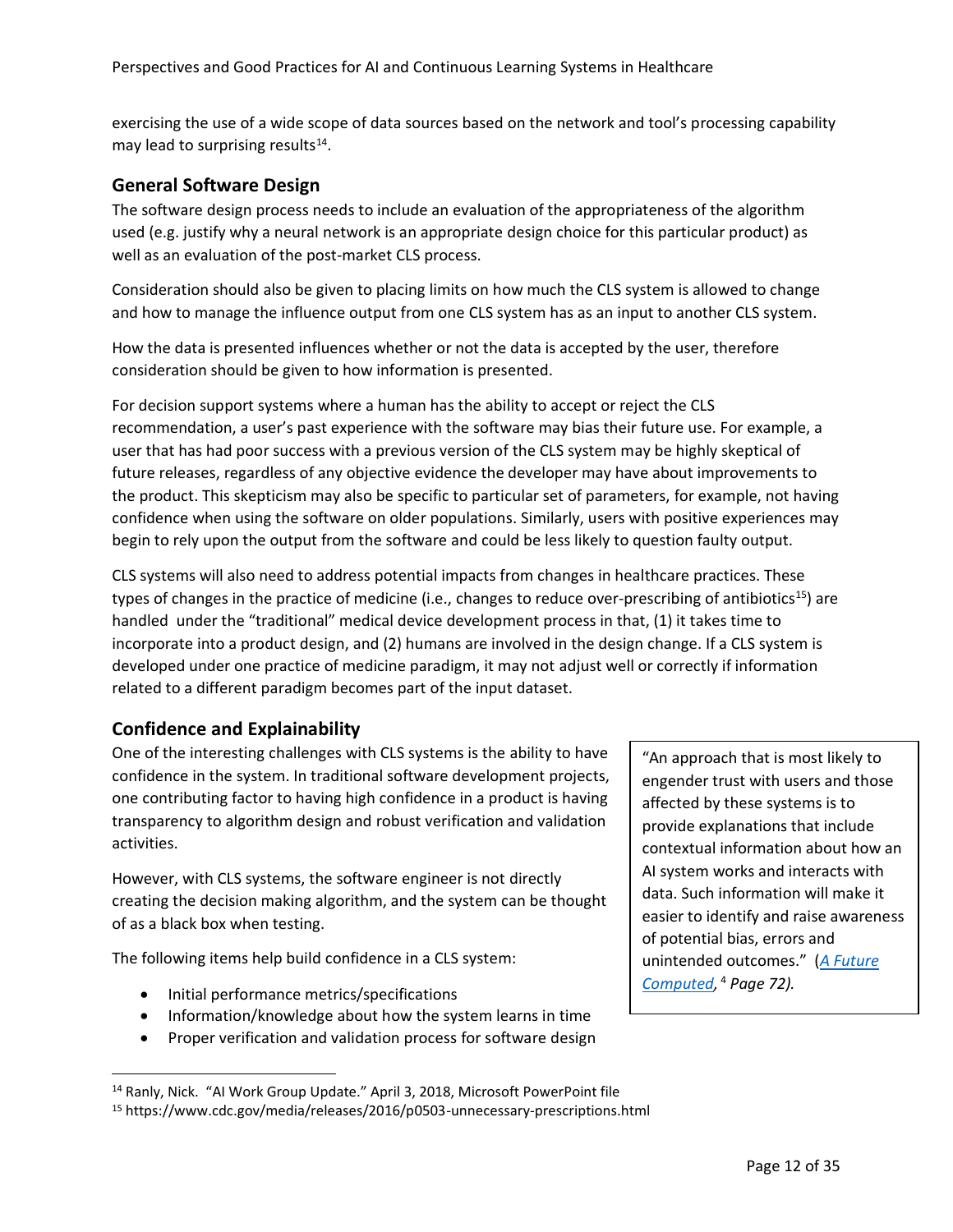- Quality control for the new data that causes the system to learn/change (clean data)
- A reasonable envelope in the change of the behavior of the algorithm, e.g., too much change is not permitted
- Triggers for algorithm change are clearly described
- The system monitors its performance in time using an appropriate metric and reports the performance to the user in regular intervals
- The user has the ability to reject an algorithm update or roll back to a previous algorithm version
- The user is informed each time the learning has caused a significant change in behavior, and the change is clearly described

## **Artificial Intelligence: Advancing the Pharmaceutical** and Medical Device Industries



*Be a part of the conversation; join the Xavier Health LinkedIn AI group.*

• Ability to reverse engineer an evolving algorithm, i.e. determine how the machine made a decision

For Explainability, the description, flows and any data explaining the algorithm(s) model is important in order to show how the system achieves a conclusion. This is not an easy part as the algorithm(s) used will be highly complex. The importance of this is to show transparency and understanding of the process which should not be managed as a black box and serves to confirm the ethical values of the organization.

Explainability is a term that has taken on renewed meaning and purpose in AI circles, and generally references the need to completely understand and document the logic, decision methodology and data sources utilized in developing the output of an AI system, a recommendation, a prediction, or a decision. This notion becomes problematic for certain advanced types of AI systems that don't include human intervention, particularly CLS systems. Furthermore, this notion of Explainability has taken on a new sense of urgent formalization with the recently launched EU driven GDPR regulations which include language that has the potential to limit the scope of AI and CLS systems. For example, the regulations provides rights to the impacted data subjects and users to request meaningful information about the logic involved in an AI-driven output, as well as the ability to challenge decisions after they have been made.

As with most regulations oriented towards new technologies, we will likely learn over time about the practicality and acceptability of these important needs, though given the general interpretation gaps in most regulations, one can assume a new compliance burden with AI systems. The industry at large, particularly the healthcare segment, has an obligation to proactively begin defining pathways, perhaps incremental pathways, that would allow us to take measured steps to ensure we don't limit the full potential of AI systems, while addressing the growing concerns of these systems through joint learnings and broader awareness of the practical implementations of transparency.

## **Integrating Values & Ethics**

Society will only achieve the public health promise of AI-driven innovation if these systems are developed and deployed responsibly, with a principled innovation approach that takes into consideration the following guiding principles:

- AI that maximizes efficiencies without destroying the dignity of people
- AI that guards against bias
- AI that is accountable and traceable so humans can undo unintended harm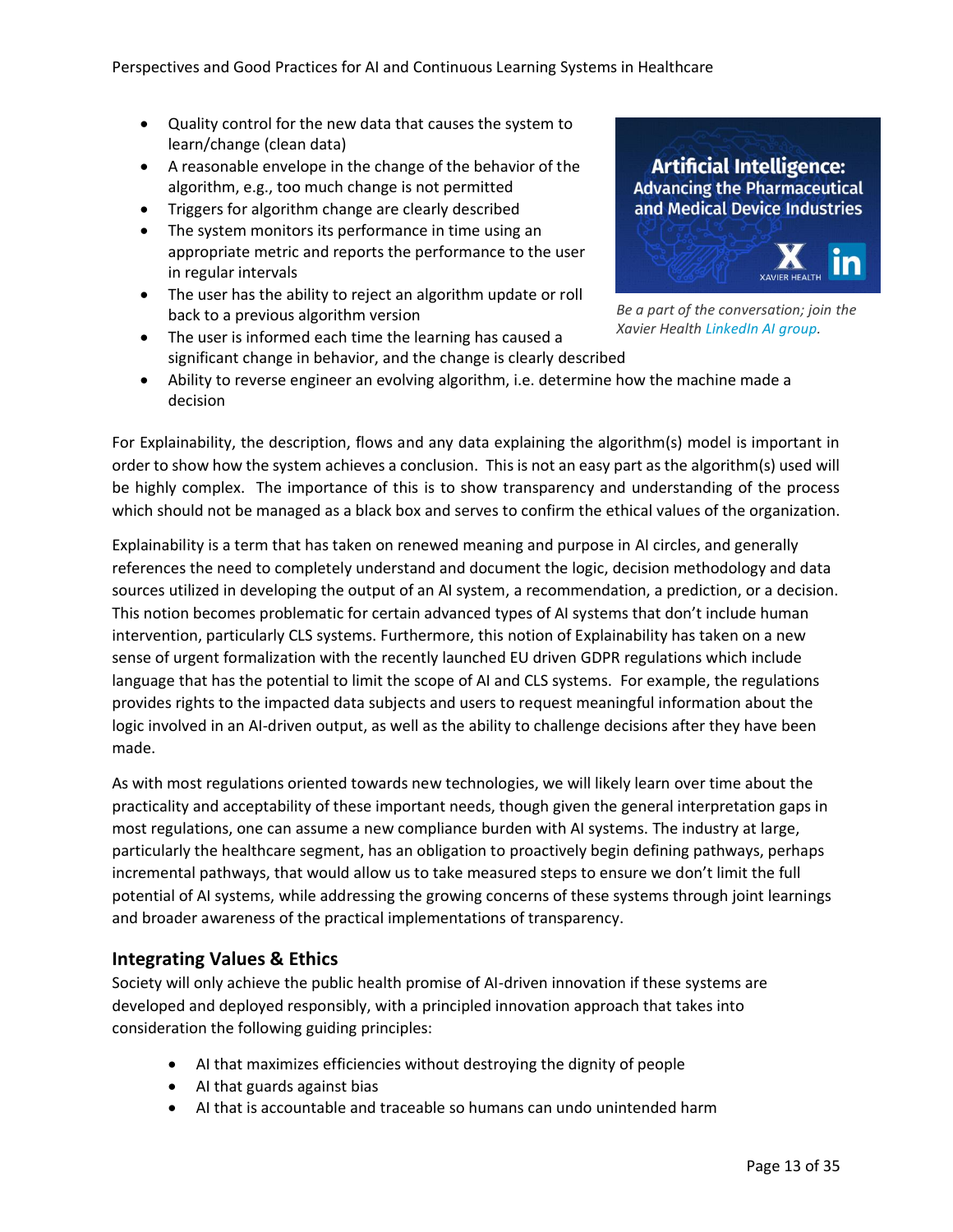• AI that is transparent

When sensitive personal data is used, establishing a Data Lifecycle Management (DLM) or Information Lifecycle Management (ILC) procedure(s) is critical. These procedures help collect, organize, use and disseminate, maintain, protect and preserve, and dispose of data in risk-based methods that meet regulatory requirements and the public's expectations<sup>16</sup>.

## **Patient Consent**

In many situations, patients must provide explicit consent for their data to be used for a particular use or set of uses. Regulatory requirements vary globally (e.g. HIPAA, GDPR, etc.) and those requirements are outside of the scope of this document, however, it is important to be aware that existing patient consent forms may need to be updated and may need to be as dynamic as the CLS system itself<sup>17 18</sup>.

Companies will also need to plan for and implement robust regulatory monitoring to understand when and how data privacy requirements are implemented or changed.

One new item to consider is if an existing, legacy patient should be notified when the CLS system has updated its algorithm. For example, if a CLS system has been trained with 10,000 patient records and then performs a diagnosis on a patient in January 2020 and determines the patient is cancer-free, should the patient be notified when the CLS system has learned from an additional 50,000 records because there is a potential for change in the diagnosis? If the patient's record was part of the dataset used to generate the updated algorithm, how do we prevent or manage the potential for "overfitting" the model? Do some assessments made by a CLS system have a "shelf-life", meaning that after a period of time or certain events transpire, does it matter whether the patient is notified of a different result? What ethical or legal liability questions might need consideration in this scenario?

### **Retraining**

Retraining frequency could be triggered based on a variety of criteria – timeliness, increase in volume of data available, new or an improved source of data, etc. Consideration should be given regarding relevance of the data either because of changes in the practice of medicine, availability of new therapies, or errors found in datasets.

Consideration should be given to setting bounds on the amount of change that will be allowed. For example, CLS used in specific healthcare domains could be provided limits based upon accepted medical practice in the space or protocols established within the healthcare system the CLS is being used.

### **Risk Management**

 $\overline{a}$ 

As with all processes in the life science industries, the use of a Risk Based approach to mitigate / eliminate flaws that can translate into negative consequences for patients is expected. As with any system, there are two different areas of risk:

1) Development Risks: associated with the requirements, design, and implementation of the system

<sup>16</sup> <https://www.tpsgc-pwgsc.gc.ca/biens-property/sngp-npms/ti-it/conn-know/giim-lngdsc-eng.html> <sup>17</sup><http://journalofethics.ama-assn.org/2011/03/ccas2-1103.html>

<sup>&</sup>lt;sup>18</sup> Haug, Charlotte J. "Whose Data Are They Anyway? Can a Patient Perspective Advance the Data-Sharing Debate?." NEJM 376.23 (2017): 2203-2205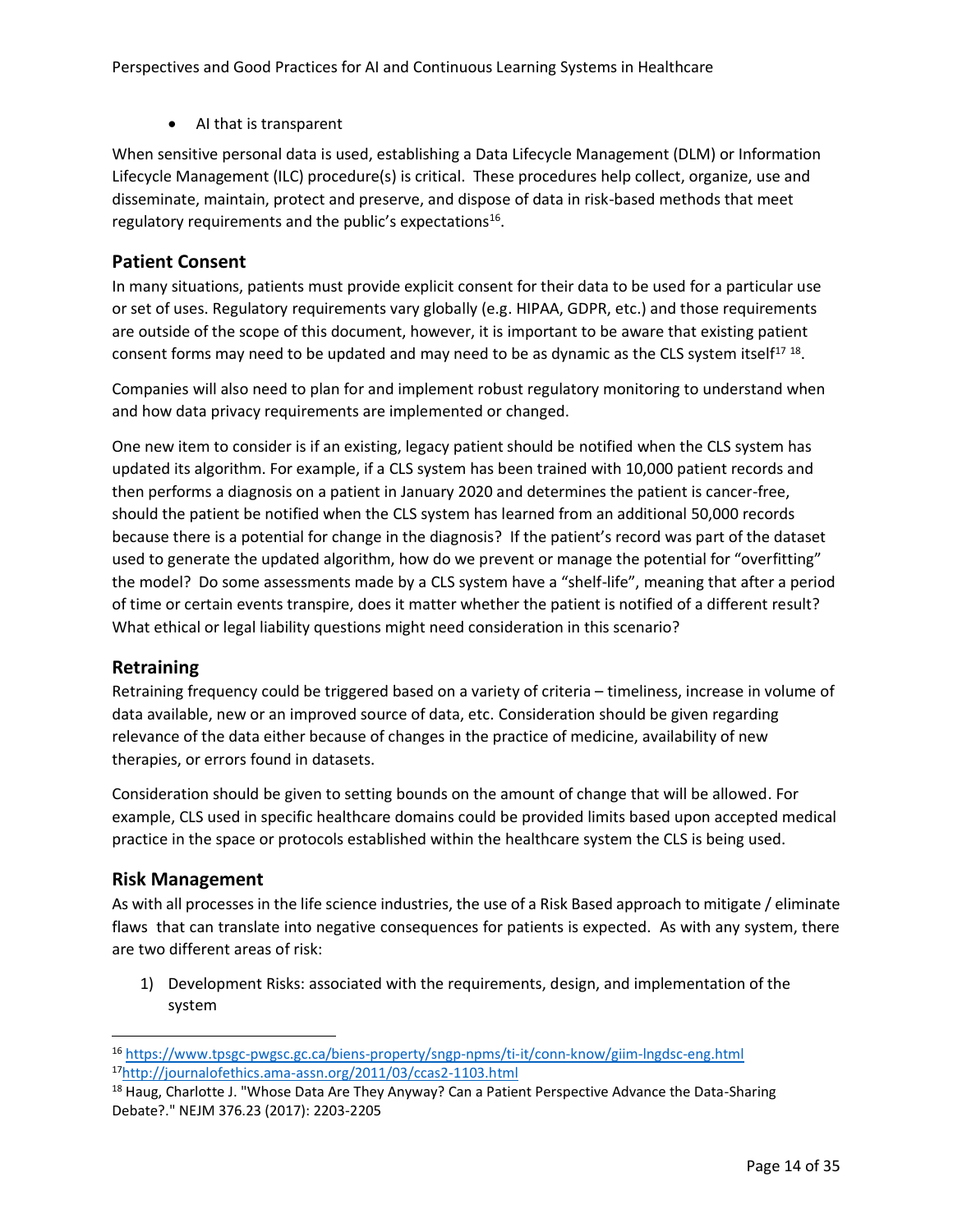2) Failure Risks: associated with failure or wrongful use of the system

Both risk areas are tied to two critical elements to determine Risk Level:

- 1) Risk to the patient and/or critical quality attributes
- 2) Level of autonomy of the system

l

An Autonomous System that directly takes action will likely have a higher risk profile than a Clinical Decision Support system that makes recommendations. These systems will also be used in the manufacturing process of medicines and devices as well as in the delivery of drugs in the human body to cure/control illnesses and improve patient quality of life, which are associated with different kinds of risks.

Risk should be commensurate to the risk of the system's autonomy to take actions based on conclusions and specific controls should be in place to address the risk.

Many of the concerns about risk in CLS systems relates to the quality of the training data and the runtime data. Consideration should also be made for the quality of the CLS development and cybersecurity of the CLS application and the system(s) it runs on or is otherwise connected to.

The developers should be familiar with data being collected. For example, in the US it is typical to have adult patient weight in pounds, but weight data for children is in kilograms. There have been incidents in the past of teenagers receiving a medication under-dose or over-dose because their weight was represented in incorrect units because they initially began their hospital stay in an adult unit, and were moved to a pediatric unit for treatment (or vice-versa.) Other countries have standardized on kilograms as the weight, so when importing a patient's medical record, it is only necessary to import their "weight" field, but in the USA it is necessary to import the "units" field as well.

There is always the potential for bias in the data. For example, if the data is taken from a volunteer population, the volunteer population might not be representative of entire population.

Another example is that when data comes from multiple sources, are different sources coding<sup>19</sup> the same way? Even within the same data set, are the remote clinics coding items in the same way as the one in a larger city?

Semantic interoperability of data and identification of key or critical information supporting a domain of use should be determined. Critical information might include a variety of contextual information that is not specifically found within the healthcare coding system. For example, weather patterns and conditions might be important to CLS involved in assessment of asthma patients.

When mining existing data sources, since the data was intended to be used for a different purpose, the coding might not mean what you think it means. Some hospitals can be very creative with their coding

<sup>&</sup>lt;sup>19</sup> Coding in healthcare is the transformation of healthcare diagnosis, procedures, medical services, and equipment into universal medical alphanumeric codes. The diagnoses and procedure codes are taken from medical record documentation, such as transcription of physician's notes, laboratory and radiologic results, etc.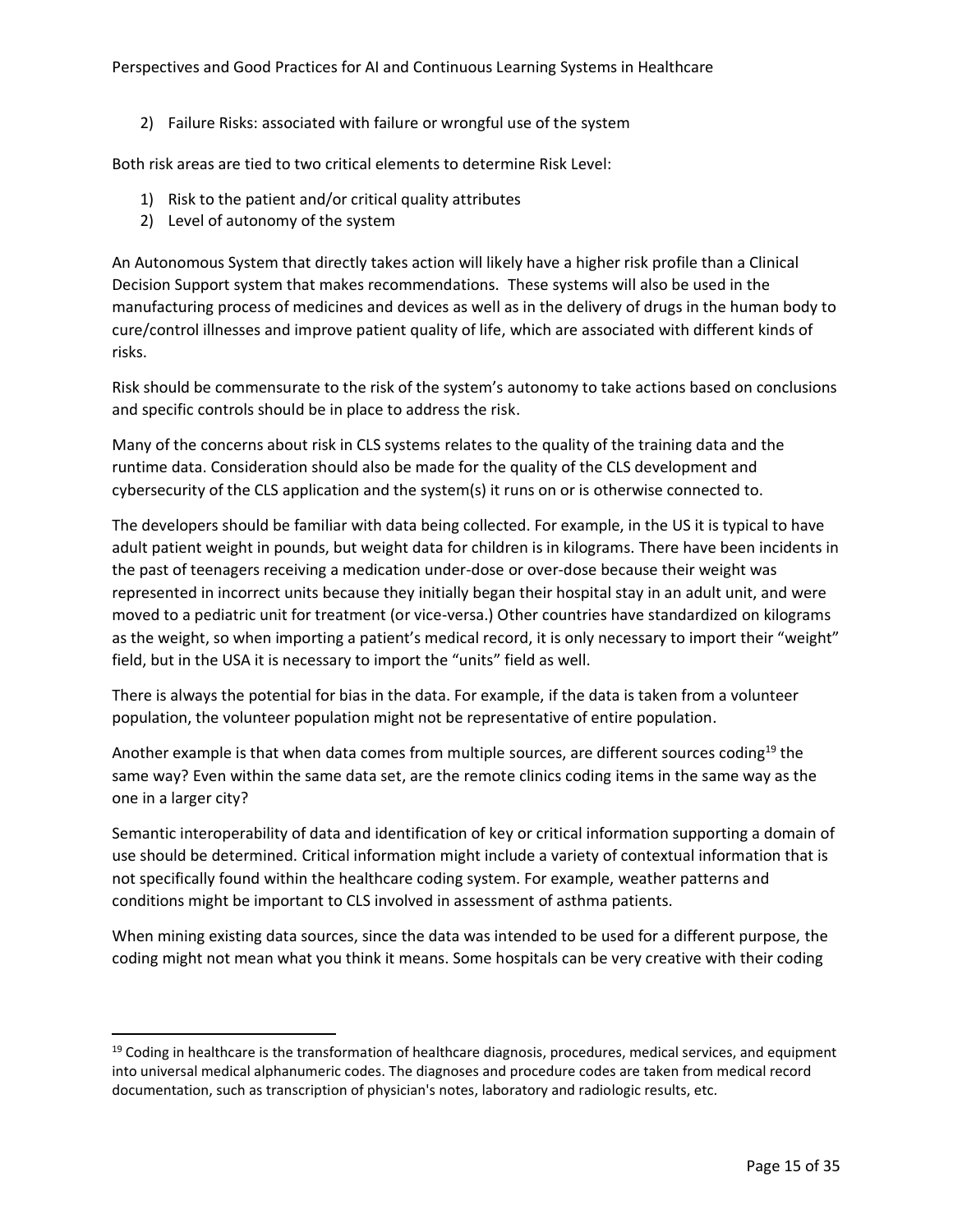practices that are intended for insurance and billing purposes. Alternatively, there are errors in entry of information in EMRs<sup>20</sup>.

Sub-populations which may have additional benefit or additional risk introduced should be identified.

Some applications may use information from published papers as a data source; however this raises some concerns:

- Scientific papers can be retracted how will that impact the doctor's decision? Should the caregivers be alerted of a change in results?
- The quality of published papers is variable the results from some published studies are not reproducible.
- Published papers can conflict with each other.

### **CyberSecurity, Authentication, Privacy, and Anonymization**

By their very nature, CLS systems rely on large amounts of information for proper operation. This information relationship brings up several concerns related to cybersecurity and privacy.

For example, controls should be in place to ensure the data used for training is genuine and has not been modified; similarly, the input and output data during clinical use should have appropriate safeguards. Adding to the complexity, safeguards considered appropriate in one country or scenario may not be considered appropriate in another.

Patient information used for training purposes should be anonymized. If this training is occurring in realtime, anonymization should also occur in real-time.

There should be a verification that any medical records being evaluated by a CLS system for diagnostic or treatment purposes actually matches the patient being diagnosed or treated. Stated another way, the system should ensure that personalized care is being applied to the right person.

Adaptive systems should also ensure that the fact that they are periodically updated doesn't lead to security concerns of this system or of associated systems (e.g. functionality where a new ruleset is downloaded from the cloud may introduce a new threat vector that could be exploited.)

As governments and other organizations are evaluating these technologies, many concerns of privacy and security have been voiced. As previously mentioned, the European Union (EU) General Data Protection Regulation that impacts all firms that utilize EU citizens' personal data, regardless of location. The GDPR does not prevent EU citizens' personal data from being used for AI/CLS/ML, but it certainly

 $\overline{a}$ 

<sup>&</sup>lt;sup>20</sup> [https://www.ecri.org/Resources/In\\_the\\_News/PSONavigator\\_Data\\_Errors\\_in\\_Health\\_IT\\_Systems.pdf](https://www.ecri.org/Resources/In_the_News/PSONavigator_Data_Errors_in_Health_IT_Systems.pdf)

<https://www.medpagetoday.com/blogs/skepticalscalpel/71971?comment=true>

<http://www.modernhealthcare.com/article/20160227/magazine/302279829>

<https://www.sciencedirect.com/science/article/pii/S235291481730148X>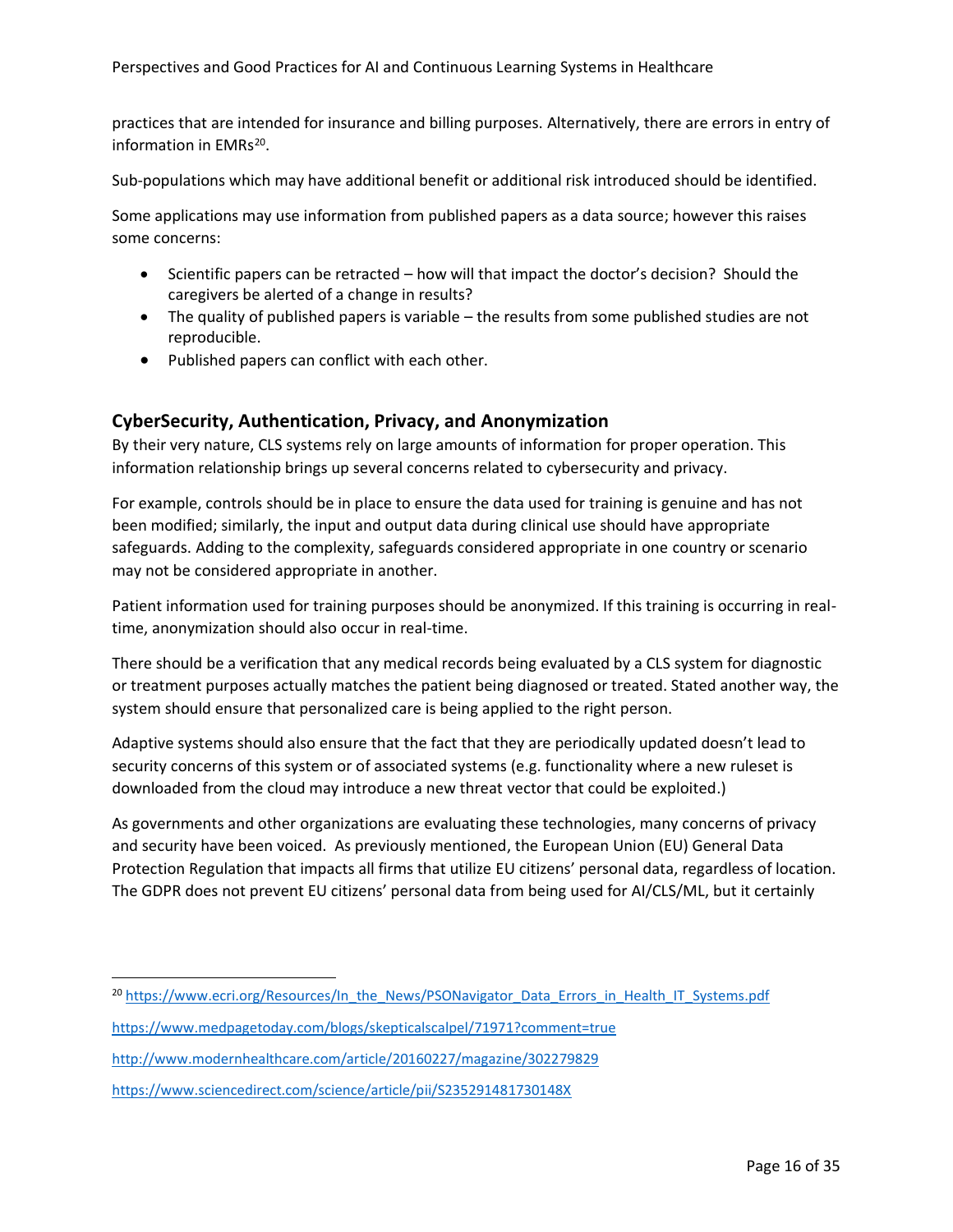will cause limitations and additional hurdles<sup>21</sup>  $^{22}$ . To address concerns of privacy while fostering AI/CLS/ML development, government organizations like The National Institute of Standards and Technology (NIST) are encouraging firms and individuals to create a method that would allow personal data to be utilized but still de-identified, like protected health information (PHI), through the Unlikable Data Challenge<sup>23</sup>.

## **4. CLS Lifecycle**

As CLS software is being developed, there are some considerations that are best described according to their stage in the development lifecycle. The purpose of this section is to present those considerations.

The ISO/IEC 62304 software standard is organized by different stages of the product development lifecycle; this paper has adopted those lifecycle stages so that it is easier to integrate these considerations into existing software development procedures. Additionally, software developers familiar with the AAMI TIR45:2012 "Guidance on the use of AGILE practices in the development of medical device software" should find it easy to adapt their considerations to an agile development process.

## **Planning**

l

The Software Development Plan obviously plays an important role in ensuring product quality. In the case of CLS, the plan supports the product development lifecycle. For example, clearly state process steps needed to ensure data integrity, reliability and validity. How do you know what good input data looks like? Will there be a single source or a variety of sources for data? Will the source of training data for the "continuous" stage be different than what was used to initially develop the product? Will data extraction tools be used? What acceptability criteria will be different? Should the acceptability criteria be revisited after the product is launched? Should the acceptability criteria change as well as the algorithm? Will code generation tools be used? Since both defects and bad data can lead to undesirable outcomes, how will the team know the root cause?

The post-market monitoring plan goes beyond the typical monitoring of complaints. Active surveillance is crucial to patient safety and user adoption. In many instances, the performance and patient outcomes of the product can be measured in real-time (e.g., how many diagnoses were correct?) As the goal of a CLS is to learn, metrics are an invaluable tool to measure progress over time.

CLS systems learn continuously and update after product launch. Like all Continuous Quality Improvement programs, CLS systems are always in the "Design" stage, constantly updating data, verifying itself, and making improvements to the system. Since the CLS system is always in the "Design"

<sup>&</sup>lt;sup>21</sup>Wallace, Nick and Castro, Daniel. The Impact of the EU's New Data Protection Regulation on AI. Center for Data Innovation. March 27, 2018

<sup>&</sup>lt;sup>22</sup> Meyer, David. AI has a Big Privacy Problem and Europe's New Data Protection Law is About to Expose It. Fortune.com. May 25, 2018

<sup>&</sup>lt;sup>23</sup> U.S. Department of Commerce: National Institute of Standards and technology (NIST). [www.nist.gov/news](http://www.nist.gov/news-events/news/2018/05/help-keep-big-data-safe-entering-nistsunlinkable-data-challenge)[events/news/2018/05/help-keep-big-data-safe-entering-nistsunlinkable-data-challenge.](http://www.nist.gov/news-events/news/2018/05/help-keep-big-data-safe-entering-nistsunlinkable-data-challenge) May 1, 2018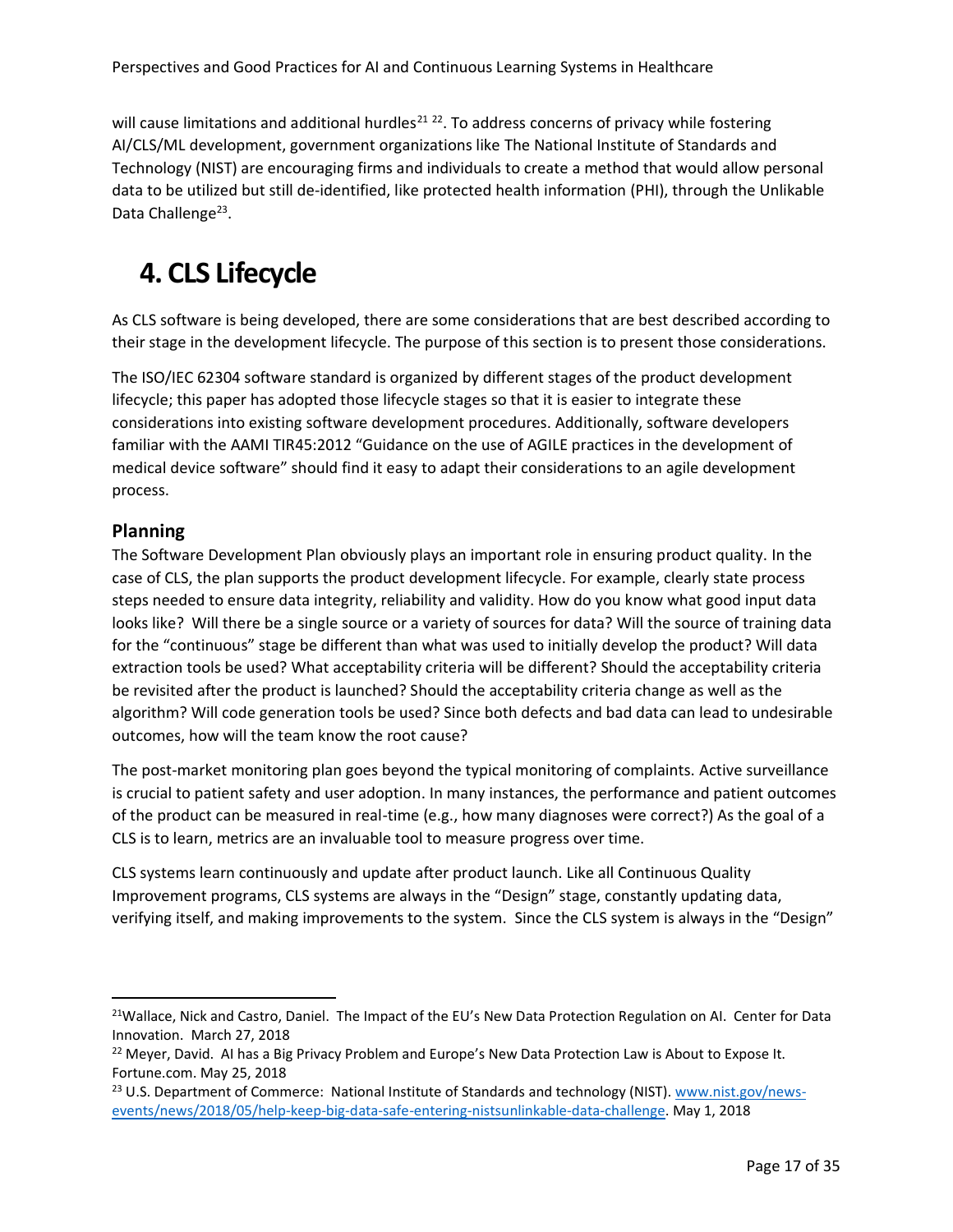stage, routine risk assessment is needed to assure that risks are properly mitigated and verified as the CLS system develops.

For a CLS system, it is also critical to plan how the system will learn. For example, if the system uses a neural network, will the neural network architecture evolve, or will just the neuronal weights change? Will new sources of information be added, or will the system evolve based on the increasing number of cases? What is an acceptable level of performance for a new update to be implemented? Will updates be implemented locally (i.e., units at different locations may evolve differently) , or will they be centralized?

An extensive checklist of elements is contained in a companion document "GmLP Checklist."

### **Requirements**

The requirements should include a description of:

**Quality Assurance -** The requirements should include any run-time quality assurance checks that the software will perform on the training and test data sets. For example, some projects may have a separate process to assure the quality of the training data, other projects may build-in certain quality checks to identify quality concerns at run-time.

**Quality Improvement -** To better support the product after it is launched, one should consider including features and requirements that will help with future root cause analysis and feature improvements. For example, to support future root-cause analysis, when a CLS system is in the field and is updated, the data, time, data source(s) should be logged, as well as a snapshot of the weighting factors of the neural network. This snapshot could be very useful to quickly track down significant shifts in performance.

**Confidence, Explainability, and Trust -** Post-market adoption requires consumers and users to trust CLS output and implementation. Requirements for Confidence- and Explainability are needed. These may include separate considerations for patients, physicians and clinical staff.

### **Architecture**

The architecture should include a description of the AI platform, including warehousing, data extraction or transformation tools that will be used, code translation tools (if applicable), relationship between the training data set and the CLS system.

Successful CLS systems often find additional applications in the future. Modularity opportunities should be considered to ensure that significant subsystems can be reused in other products.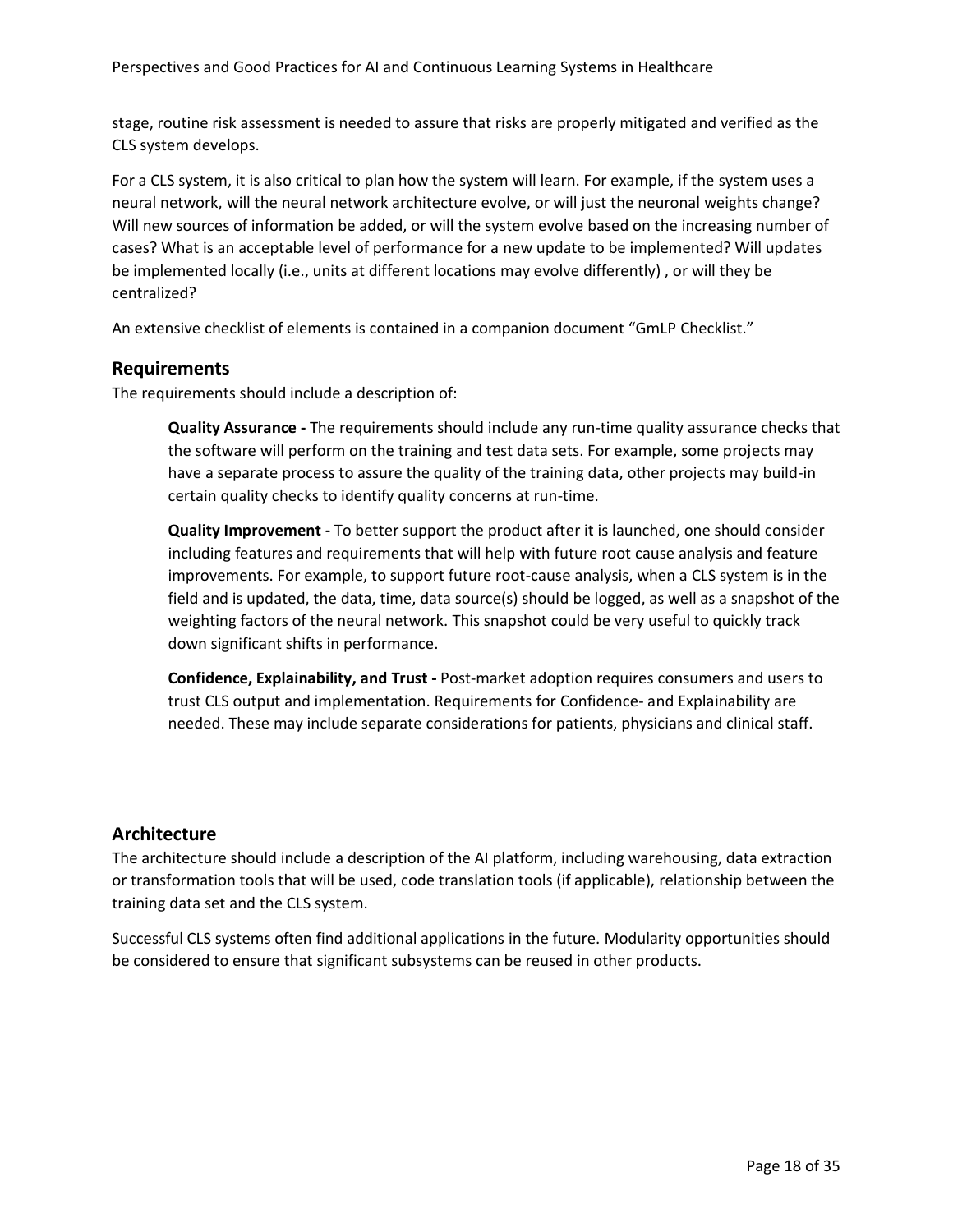Perspectives and Good Practices for AI and Continuous Learning Systems in Healthcare

## **Verification and Validation**

Continuously learning is about learning, unlearning and relearning. When this is done by systems, the need to establish confidence in the systems operations and output becomes a necessity. Verification and Validation provide evidence for Confidence Level and system performance. However, Verification and Validation tend to be confusing terms and often used interchangeably.

*"The illiterate of the 21st century will not be those who cannot read and write, but those who cannot learn, unlearn, and relearn."*

*Herbert Gerjuoy*

For purposes of this paper, the following definition from O'Keefe et al  $1987<sup>24</sup>$  is used:

Verification: refers to "building the system right", that is, substantiating that a system correctly implements and satisfy its specifications.

Validation: refers to "building the right system", that is, substantiating the system performs with an acceptable level of accuracy.

### **Verification**

An approach to verification and related to the concepts of consistency, completeness, correctness and redundancy shall be defined to either achieve detection of anomalies and/or elimination of errors in order to build confidence into the system.

Developers can document the expertise they possess or acquire in a book of knowledge (BoK) that will serve as a foundation for the 'explainability' of the CLS system's algorithm. This is an important deliverable of the process and will require constant revisions as the algorithm matures in time and due to the nature of the content, it is expected to be a highly technical document with a very sophisticated scientific and mathematical content and probably written from a Data Scientist point of view.

## **Validation**

l

Validation is critical to the success of CLS software, and validation of CLS software is very different than validation of other medical device software. In general validation is confirmation by examination and provision of objective evidence that the designed system conforms to user needs and intended uses. Focusing this definition to AI leads us to the measurement of the performance of the AI system by using an independent reference standard. The reference standard can come from many sources, including a well-defined ground truth (e.g., did the patient develop the condition that the AI system aimed at predicting), the consensus of experts in the field (e.g., AI compared to pathologists for interpretation of biopsy specimens), or the clinical decision made by a clinician.

Good validation starts with good understanding of the system and the intended use; but for AI, the introduction of new functional characteristics, such as learning, autonomy and unsupervised, makes the case for an evolution, or at least a new approach.

One of the most important questions to address validation is whether there is enough data. Data used for "training" and data used for "testing" should not be the same. To ensure that the predictive model

<sup>&</sup>lt;sup>24</sup> O'Keefe, R., O. Balci, and E. Smith. "Validating Expert System Performance." IEEE Expert 2, No.4 (1987)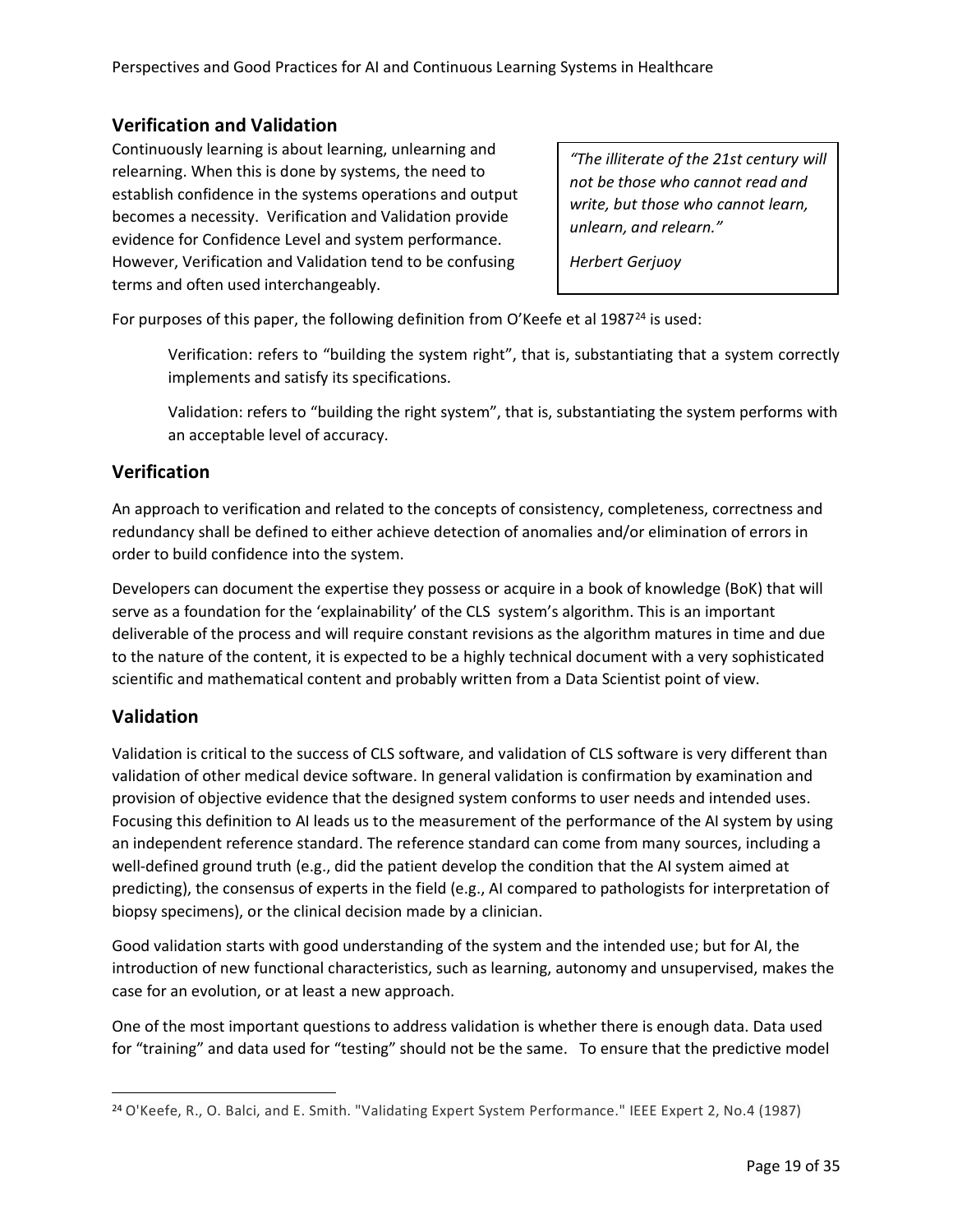FDA and Tech Industries Collaborate for AI Solutions Use AI to be more predictive, increase right-first-time success, and reduce risk. XAVIER **AI SUMMIT** | X XAVIER HEALTH

can provide useful future validity, only data not used to build the model generated can be used, otherwise in can lead to overestimated level of predictability in the model.

When it comes to validation; considerable attention should be given to issues related to structuring the validation process (framework), particularly the establishment of the criteria by which the system will be measured against (baseline), the need to maintain objectivity, and the concept of reliability. Individual components of the system as well as the system as a whole should be investigated<sup>25</sup>.

Challenges for V&V of CLS<sup>26</sup>

 $\overline{a}$ 

- Data Governance: With increasing regulations governing privacy/confidentiality of personal data, access to data can be a challenge in cases such as patient data. Data governance is needed to establish accountability and oversight over data. It identifies those that responsible to protect data from misuse have the necessary skills and expertise to effectively monitor AI, and helps to ensure the ethical commitment and values of the organization are aligned.
- Transparency/Explainability: Regulatory bodies may be interested in the learning and analysis process. In addition, understanding the causal reasoning process behind the conclusions of the system will certainly help the acceptance of the AI or CLS system in the clinic. Even if a "block box " system has high accuracy, acceptance in the clinic may be limited if clinicians are completely in the dark about how the CLS achieves its conclusions.
- Data Paradigms: Since data will be the raw material for CLS, paradigms about data will transform or disappear:
	- $\circ$  Data Silos: establishing a Data Centric approach to eliminate siloed data is imperative.
	- $\circ$  Data is not static: With CLS, "Static Data" is not a characteristic. The same input produces new different output with time. For example, something changes user behavior and the quality of model reacts on the new input. As the input domain becomes complex, finding problems will be more challenging.
	- o Since results coming from the algorithm can change with new data, the acceptance of results will have to be based on an acceptable deviation of the model and data.

<sup>25</sup> O'Keefe, R.M. & O'Leary, D.E. "Expert system verification and validation: a survey and tutorial", Artif Intell Rev (1993) 7: 3

<sup>26</sup> <https://www.techemergence.com/machine-learning-in-pharma-medicine>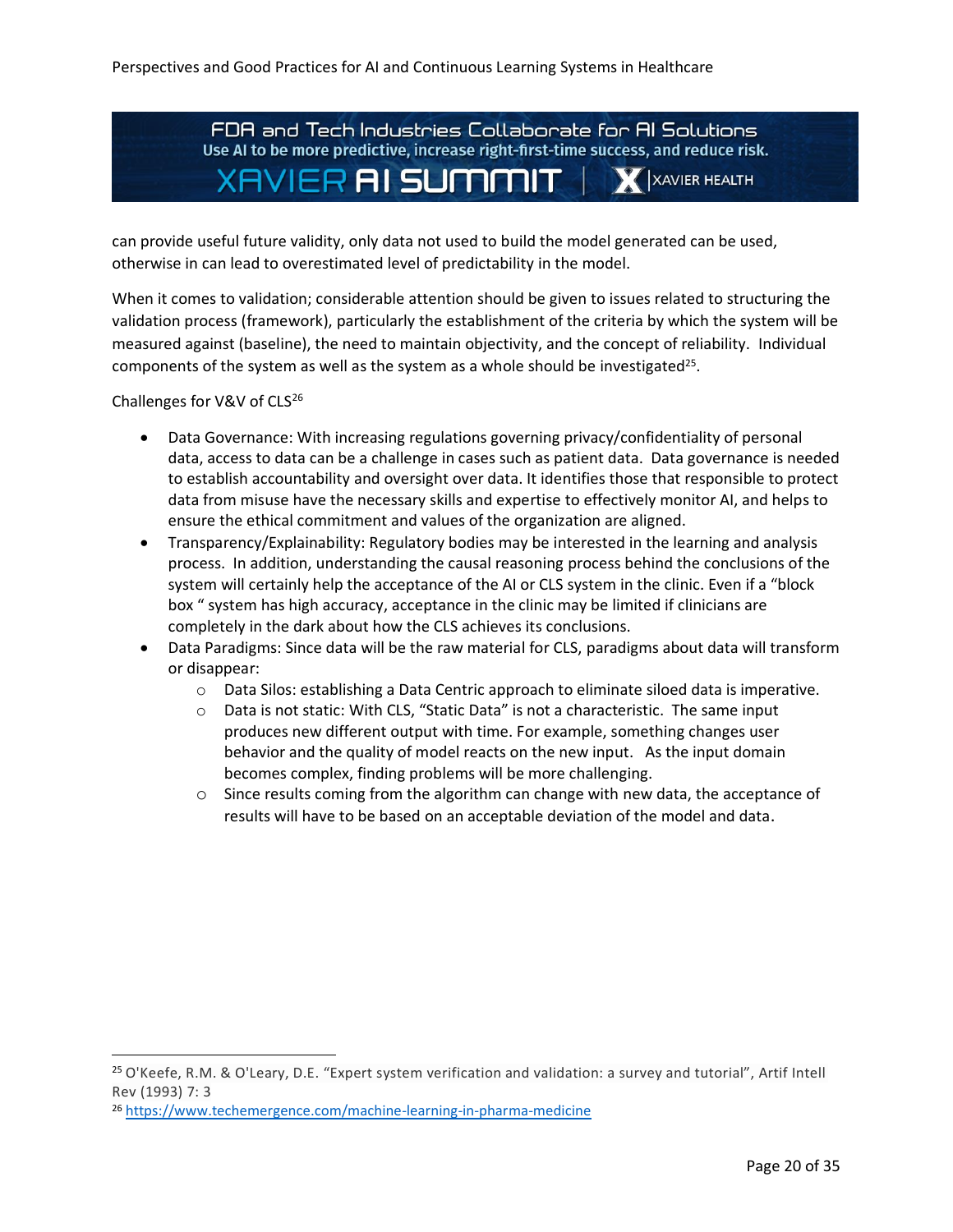## **Post-market Considerations**

Post-market activities should follow the post-market plan. Continuously Learning Systems need continuous monitoring to ensure the system is operating within its expected performance envelope.

Since CLS systems may claim to be superior to human judgement, it may be useful to create a continuous benefit-risk analysis that compares CLS performance to its human counterpart, as both change over time.

### **Installation**

The Requirements phase includes specifications regarding the data that is used to train the CLS system; the data sources that are accessed during the Installation phase should be verified that they meet these specifications (e.g. data value, format, type, etc. )

User training may be required.

Version control can be particularly important for CLS systems particularly given the potential for frequent updates and the possibility to a rollback to a previous version.

## **Operation & Support**

There should be a documented plan which includes how continuous learning must be monitored and evaluated for continual 'fitness of use' including establishing thresholds for taking action. Potential actions can include recalls, rollbacks, or adjustments to the CLS software.

In order for any CLS to continually and successfully evolve, the system needs to be continuously trained by new data. Sometimes there are data collection agreements between users and developers to support the concept of continuous learning; however, not all end-users will agree to the use of their data.

It some situations, it may be difficult to provide an unbiased supply of continual data once the product is launched.

### **Maintenance & Change Management**

During this product lifecycle phase, the software is updated (e.g. new features, bug fixes, etc.) For CLS systems, the software updates may also be due to additional training, either as a continuous system or a periodic update by the manufacturer.

For learning systems, the rate of change may be much faster than traditional medical device software releases; there may be a need to change processes to allow faster releases.

Criteria should be established, before the initial product release, to assess when a software update is needed. For example, if the performance change is small, it might not be worth updating.

The user should be informed when an update has been performed and the change should be clearly described (e.g., factors that caused the change.)

The user should have the ability to reject an algorithm update or roll back to a previous algorithm version. However, this could result in multiple revisions of the algorithm active in the market at the same time. Companies will need to consider how they will track complaints or other issues with the algorithm so that the algorithm version can be ascribed to a specific set of comments.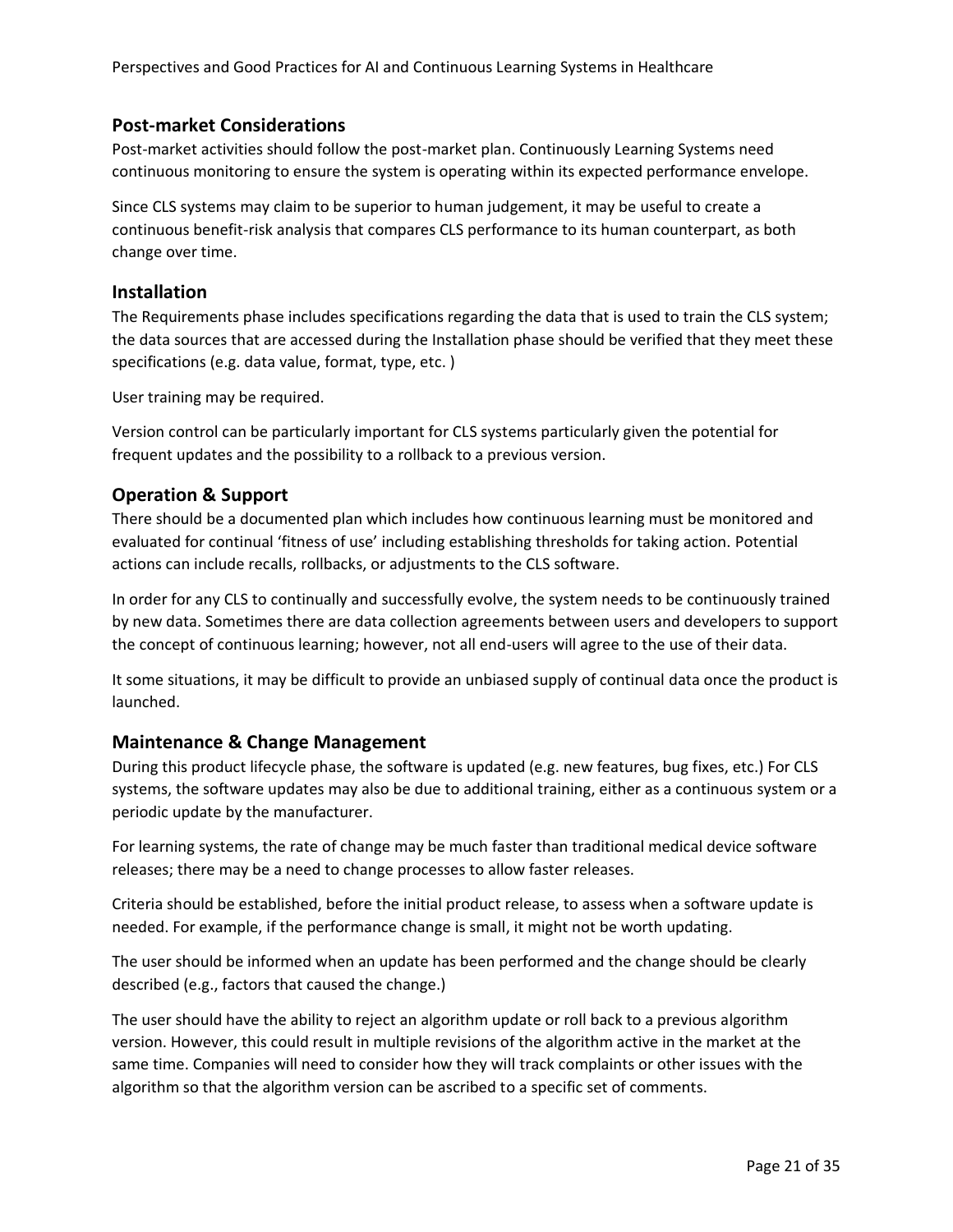After the system has been updated, retrospective reviews for legacy patients should be considered. An eye towards preventing overfitting of the data should be maintained to help ensure the validity and overall value of the algorithm.

Consideration should be given to patients who are currently undergoing treatment, and how introducing a retrained system midway through their treatment may affect clinical understanding. For example, consider the use case where a patient is judged by CLS to have cancer in January and treatment is immediately started. If the CLS system is updated and the patient is re-assessed in March and the cancer appears worse, does this suggest that the treatment is not effective or has there been progress but the cancer was much worse than the original CLS assessment indicated? An opposite scenario is where the CLS system indicates the patient has cancer in January and treatment is started immediately, however a reassessment in March indicates the patient does not have cancer. Since the patient has already begun treatment that is not needed, who reports this and what is reported?

The user should be able to compare both individual and population outcomes to prior versions of the algorithm.

### **Retirement**

There are circumstances where an AI system might need to be retired. Data sources could be invalidated, data is corrupted beyond repair, or newer technology becomes available to address limitations with legacy systems. Or a system has exceeded its defined life or circumstance as determined by the developer. As with all systems, retirement takes careful planning and management to execute, and in some cases there may not always be a replacement system. For CLS applications, there may be the added burden or potential legal implications that would require the ability to reconstruct a past "decision." Also, given the networked nature of most AI technologies, one has to account for the impact on the dependent systems.

A retirement strategy should consider the following:

- Impact on other systems,
- Risk assessment of decommissioning the system,
- Archiving data and algorithm so that they can be accessed at a later date if needed,
- Storage requirements and expected duration,
- Documented procedures for the removal of the system,
- Notification of and engagement with all stakeholders.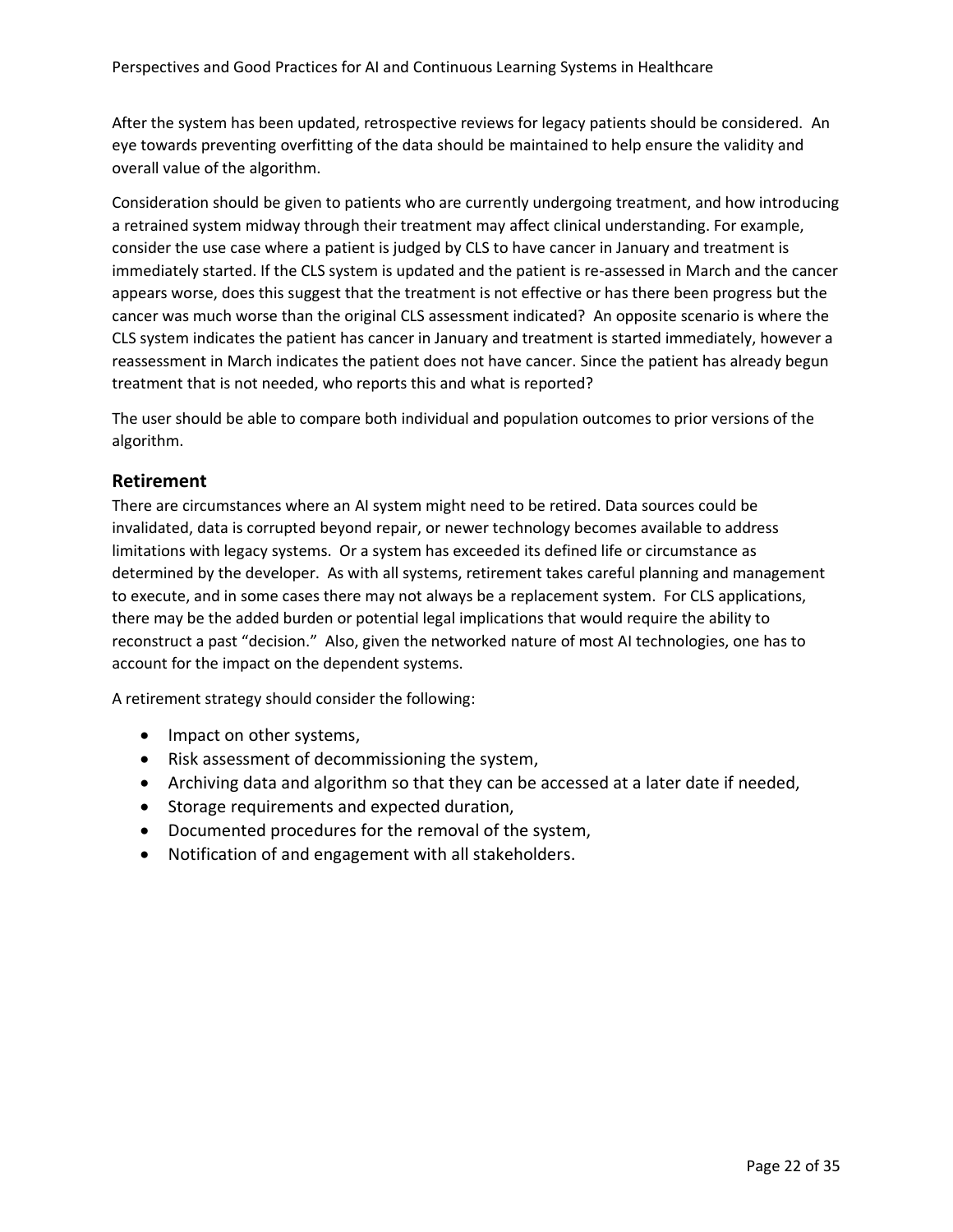## **5. Conclusion**

 $\overline{a}$ 

As mentioned in the Background section, this paper was created by a team that formed after the 2017 AI Summit held by Xavier University, and it is intended as a starting point for sharing considerations and best practices when developing CLS applications in healthcare. There are aspects of successful CLS development and implementation that the team simply did not have time to address, and these ideas may serve as the starting point for future papers.

One factor for successful CLS applications is the quality of the data set. Although data quality has been a topic in this paper, there are many additional aspects of data quality that can be explored further. For example, data models are important. If you use information from two different data models, how compatible is that data? Even if the data models are compatible with each other and data may look the same, there may be difficult to detect differences which can bias the analysis. Is information being comingled from different data sources? CLS systems can leverage existing data sets that were developed for other purposes, which should trigger questions about potential bias in the data.

Some have suggested that information overload is driving "physician burnout"<sup>27</sup> and well-meaning CLS applications may further contribute to this burnout. One potential future topic is how CLS systems can be designed to reduce a physician's information processing needs, rather than making the issue worse. In effect, providing an "Augmented Intelligence" information source for the physician to use in practicing medicine and treating patients.

One contributing factor for this overload are applications that are poorly integrated with existing healthcare systems and existing workflows. Having to switch back and forth between unintegrated

systems takes time away from the actual practice of giving care. These dimensions hold true beyond provider facing applications, to a wide range of CLS use cases including manufacturing and quality management and control and many more.

Although Explainability, trust, and transparency have been discussed in this paper, we believe this topic should be further explored. CLS applications will not improve healthcare if no one trusts the results of those applications.

**Artificial Intelligence: Advancing the Pharmaceutical** and Medical Device Industries



*Join the Xavier Health [LinkedIn AI group](https://www.linkedin.com/groups/12078247) and be a part of the conversation.*

<sup>27</sup> [http://annals.org/aim/article-abstract/2680726/physician-burnout-electronic-health-record-era-we-ignoring](http://annals.org/aim/article-abstract/2680726/physician-burnout-electronic-health-record-era-we-ignoring-real-cause)[real-cause](http://annals.org/aim/article-abstract/2680726/physician-burnout-electronic-health-record-era-we-ignoring-real-cause)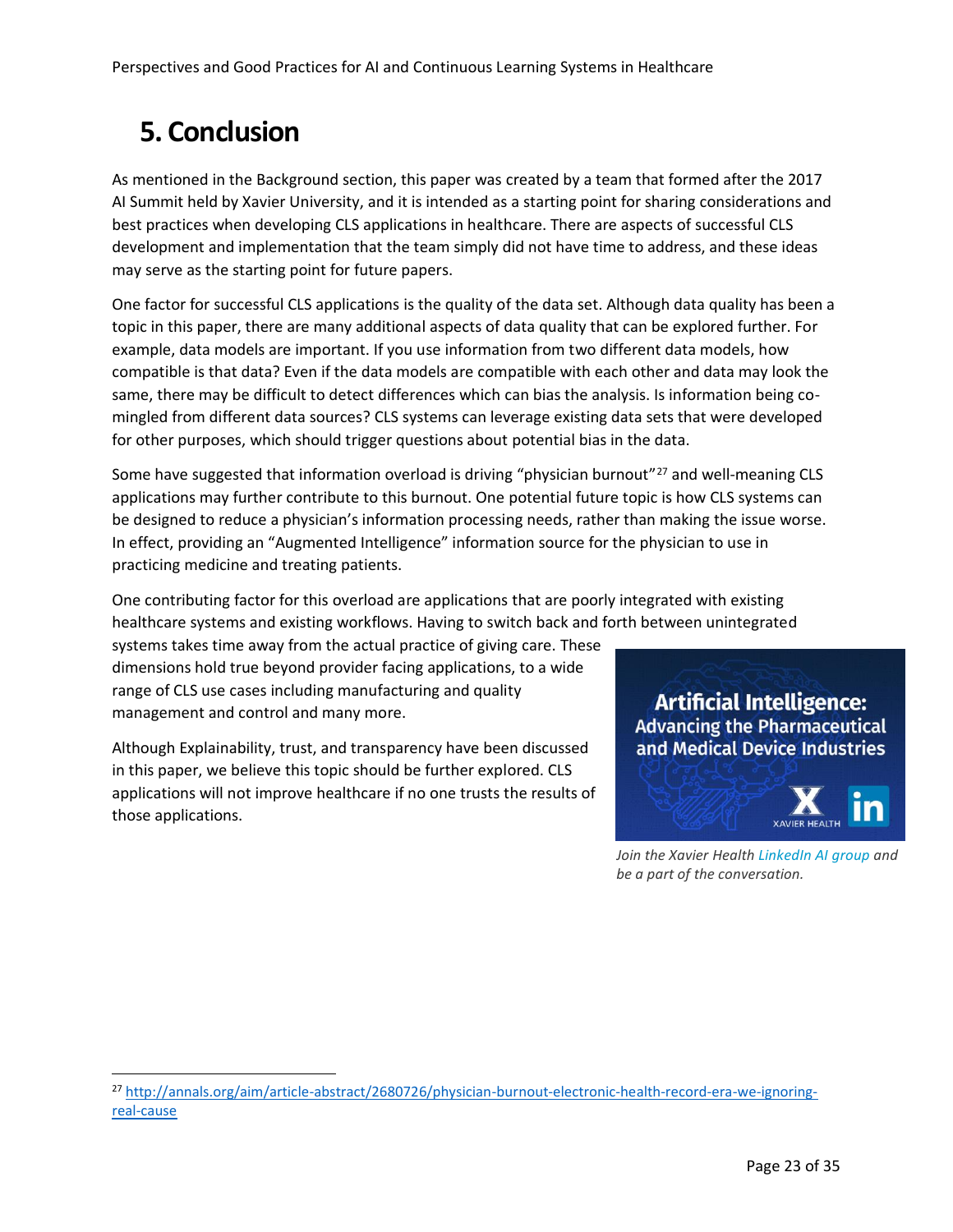## **Appendix I – Glossary**

It should be noted that in the AI/CLS/ML field, terms are often used casually and interchangeably. For example "adaptive learning" and "continuously learning" may be used to describe the same concept. For purposes of clarify, the following definitions are used in this paper.

#### **ADVANCED BROAD-BASED ANALYTICS (ABBA)**

Analytics based on a large volume of data as well as a variety of different types of data.

#### **ALGORITHMS (CLUSTERING, CLASSIFICATION, REGRESSION, AND RECOMMENDATION)**

A set of rules or instructions given to an AI, neural network, or other machine to help it learn on its own.

#### **ARTIFICIAL INTELLIGENCE (AI)**

A machine's ability to make decisions and perform tasks that simulate human intelligence and behavior. Alternatively  $-1$ . A branch of computer science dealing with the simulation of intelligent behavior in computers. 2. The capability of a machine to imitate intelligent human behavior (source: Merriam-Webster)

#### **ARTIFICIAL NEURAL NETWORK (ANN)**

A learning model created to mimic some aspects of the human brain to solve tasks that are too difficult for traditional computer systems to solve.

#### **AUGMENTED INTELLIGENCE, also known as INTELLIGENCE AUGMENTATION (IA)**

Systems that are design to enhance human capabilities. This is contrasted with Artificial Intelligence, which is intended to replicate or replace human intelligence.

#### **CLASSIFICATION**

The problem of identifying to which of a set of categories (sub-populations) a new observation belongs, on the basis of a training set of data containing observations (or instances) whose category membership is known.

#### **CLUSTERING**

Clustering algorithms let machines group data points or items into groups with similar characteristics.

#### **CONTINUOUSLY LEARNING SYSTEMS (CLS)**

Continuous Learning Systems are systems that are inherently capable of learning from the real-world data and are able to update themselves automatically over time while in public use.

#### **DECISION TREE**

A tree and branch-based model used to map decisions and their possible consequences, similar to a flow chart.

#### **DEEP LEARNING**

The ability for machines to autonomously mimic human thought patterns through artificial neural networks composed of cascading layers of information.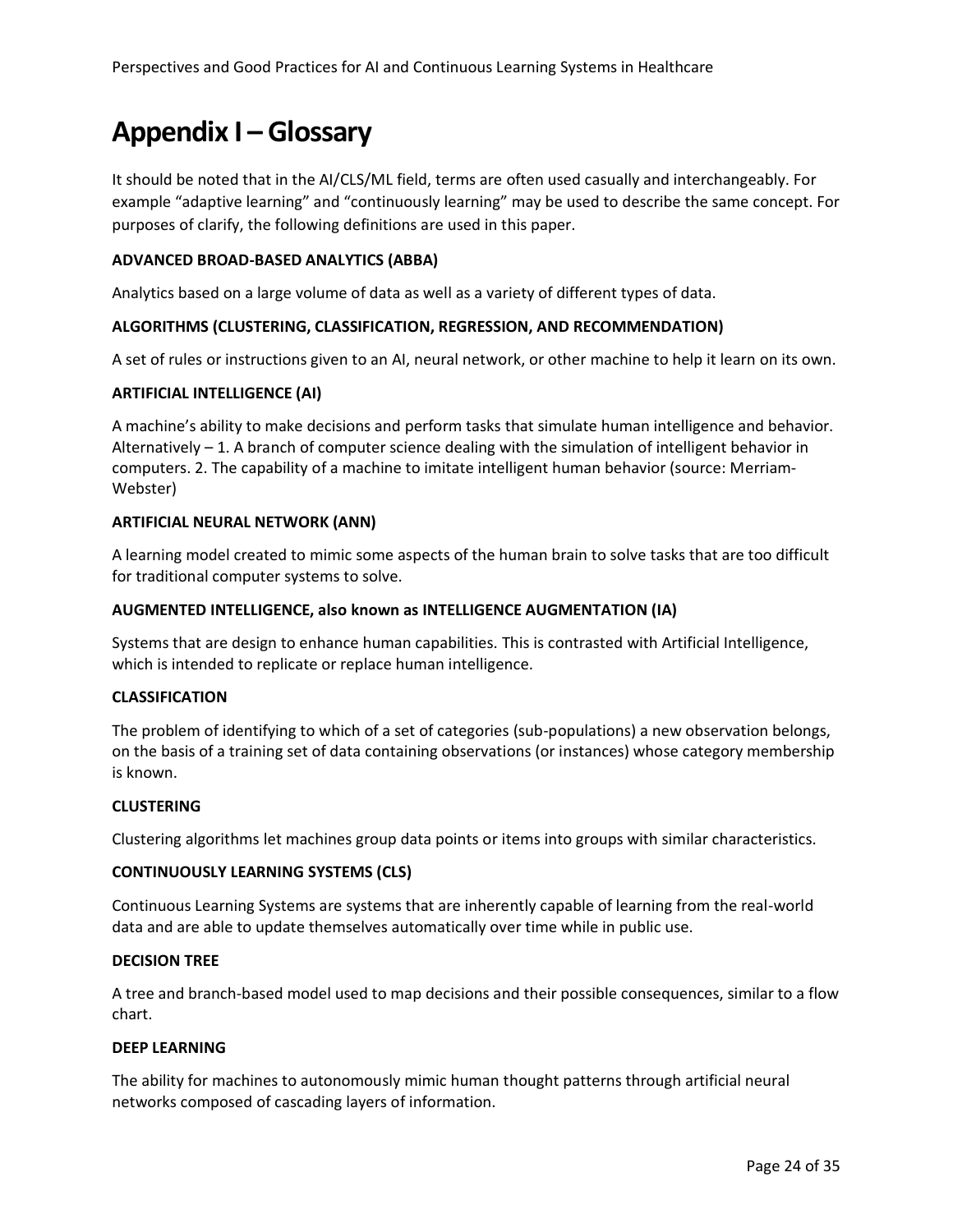Perspectives and Good Practices for AI and Continuous Learning Systems in Healthcare

#### **MACHINE LEARNING**

A facet of AI that focuses on algorithms, allowing machines to learn and change without being programmed when exposed to new data.

#### **NATURAL LANGUAGE PROCESSING**

The ability for a program to recognize human communication as it is meant to be understood.

#### **REAL TIME HEALTH SYSTEMS (RTHS)**

Information systems that collect and analyze real-time information from a patient; this in contrast to systems which take a patient's blood pressure or heartrate only when they are in the doctor's office or admitted to a hospital.

#### **RECOMMENDATION**

Recommendation algorithms help machines suggest a choice based on its commonality with historical data.

#### **REINFORCEMENT LEARNING**

A type of machine learning concerned with how software agents take actions to maximize a cumulative reward

#### **SUPERVISED MACHINE LEARNING**

A type of Machine Learning in which training datasets contains the desired or targeted outputs so that the machine can be trained to generate the desired algorithms similar to the way a teacher supervises a student.

#### **UNSUPERVISED MACHINE LEARNING**

A type of machine learning algorithm used to draw inferences from datasets consisting of input data without labeled responses (e.g. cluster analysis.)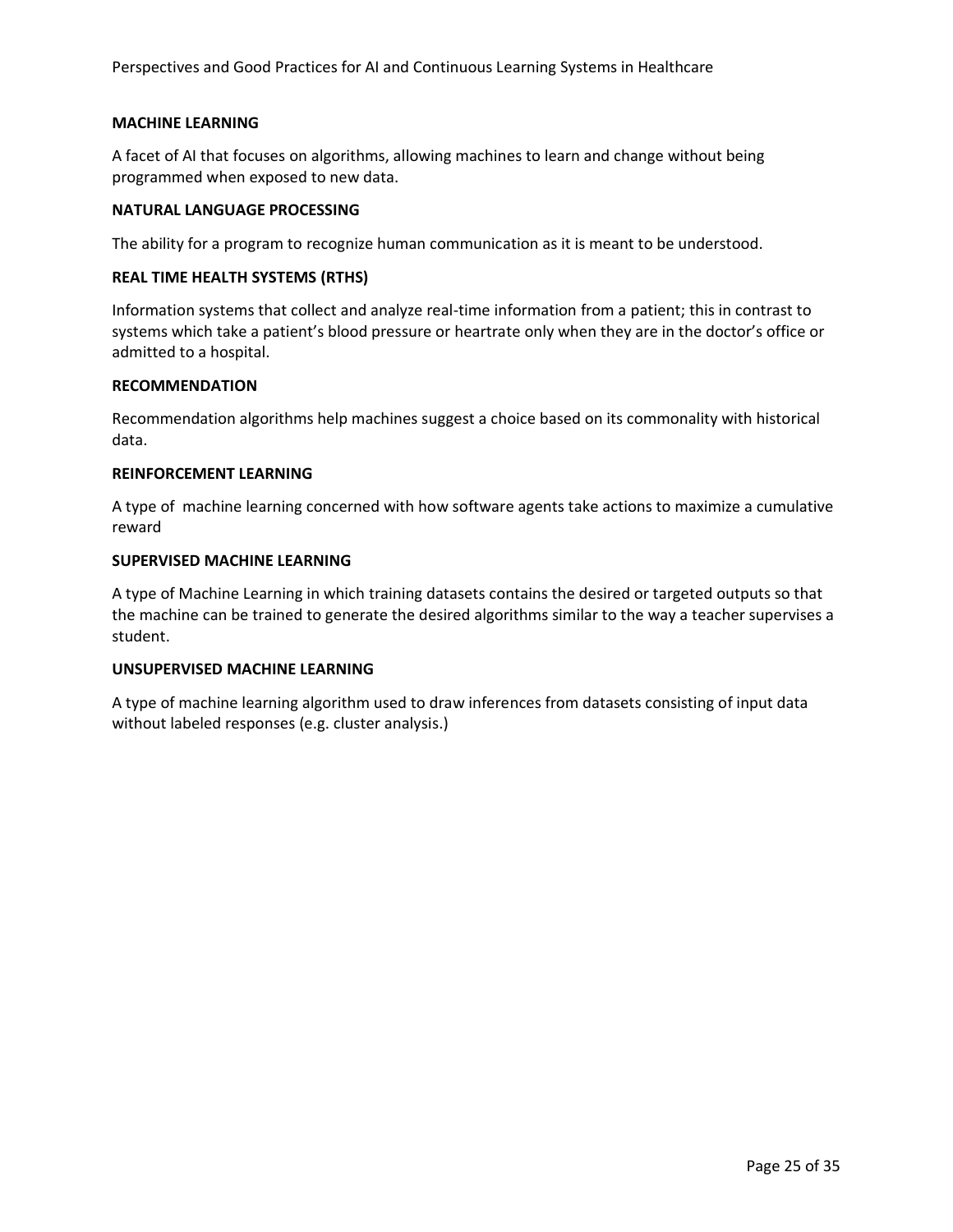## **Appendix II – Project Background**

Xavier University launched the Artificial Intelligence Initiative in 2017, which brought FDA officials and industry professionals together to collaboratively advance the pharmaceutical and medical device industries by augmenting human decisions with artificial intelligence such that decisions are more informed. During the Xavier Artificial Intelligence Summit (August 2017), a working team of FDA officials and industry representatives was formed to identify successful practices for evaluating systems that continuously learn.

**Problem Statement:** Continuously learning systems have the promise of systems that learn and improve their performance in use. However, they also bear the risks of unanticipated outcomes due to a lack of human involvement in the changes, unintended (and undetected) degradation in time, confusion for users, and incompatibility of results with other software that may use the output of the evolving algorithm.

**Goal:** To maximize the advantages of artificial intelligence in advancing patient health by identifying how to provide a framework to maximize the upside potential of CLS and minimize the risk of continuously learning algorithms in a way that minimizes risks to product quality and patient safety.

This paper is one of the projects that resulted from the 2017 Summit.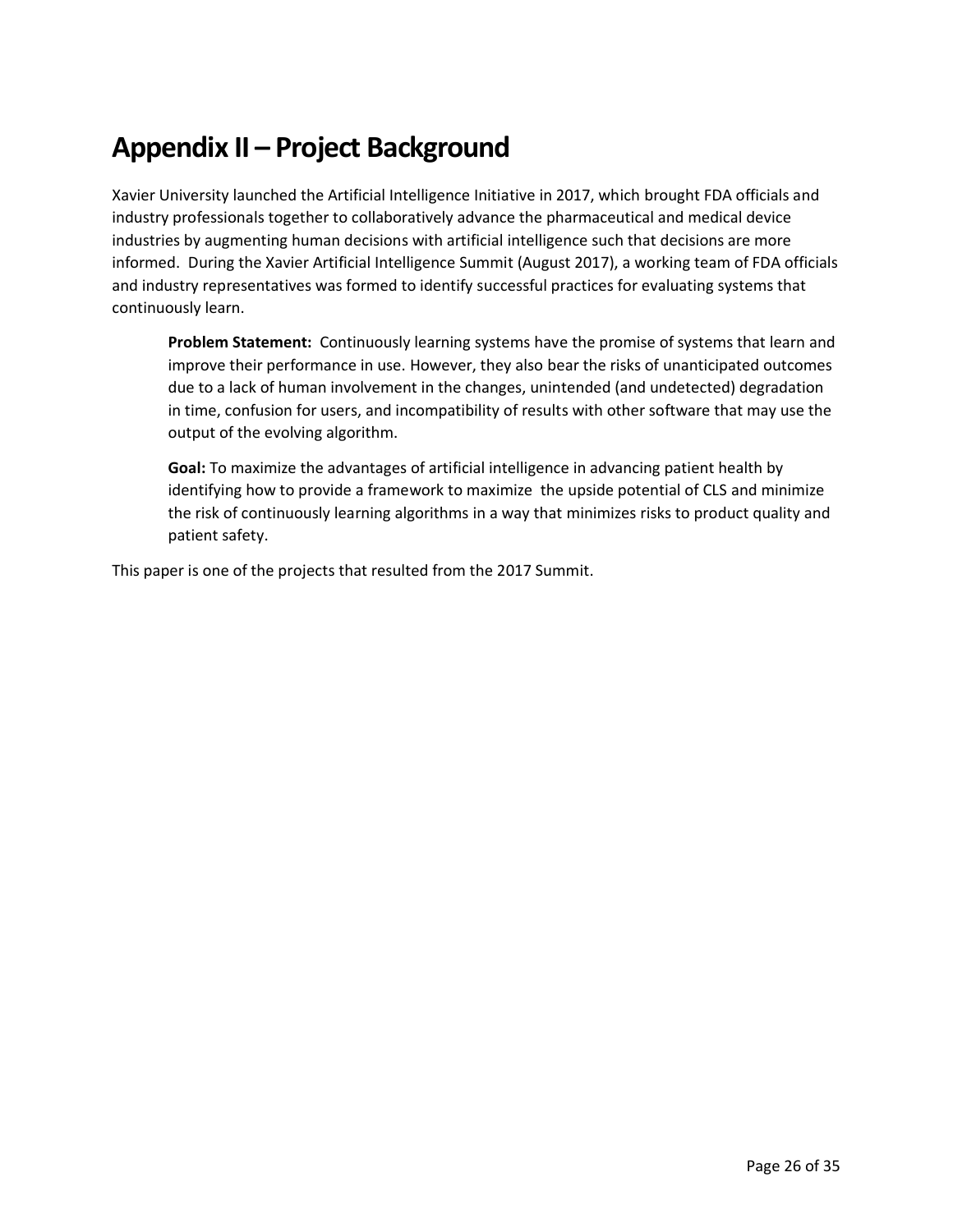## **Appendix III - Customer Perspective**

Healthcare affects everyone, and therefore it is important to keep in mind the perspective of patients and caregivers when developing any medical device or pharmaceutical products. or ensure Critical Quality Attributes (CQA's) for Drug Development and Manufacturing While it is easy to focus on the positive benefits such as improvements in diagnosis accuracy, customized care, and improved quality of life, it is also important to consider the challenges and potential negative effects of any new technology:

- Alarm fatigue is a significant problem in healthcare today. While Machine Learning (ML) algorithms can produce less frequent "alerts" (vs alarms), similar problems have been reported regarding alert fatigue, and many alerts are overridden/ignored.
	- $\circ$  Too many warnings are being displayed on a regular basis, which has predictable adverse consequences. Many of the reasons for this probably relate to fear of liability. If some of the steps in this article are taken, all parties could be better off. (Bates)
	- $\circ$  Clinicians became less likely to accept alerts as they received more of them, particularly more repeated alerts. There was no evidence of an effect of workload per se, or of desensitization over time for a newly deployed alert. Reducing within-patient repeats may be a promising target for reducing alert overrides and alert fatigue (Ancker)
- Adoption of Clinical Decision Support (CDS) systems in healthcare has been slowed down by several barriers and ML adds additional issues. Challenges include:
	- $\circ$  Attitudes: clinicians feel that to use a computer to aid clinical decision-making undermines clinical autonomy, interferes with the clinician-patient relationship, is in some other way dehumanizing, or simply could not in practice work.
	- o Knowledge: clinicians simply do not know much about such systems, and do not know what is available. (Mead)
	- $\circ$  Trust: "Clinical adoption of automated trend detection will require that significant changes be communicated to the anesthesiologist in a way that is intuitive and useful. This means that the anesthesiologist must understand the processes used to detect these changes and trust that the information delivered has value in improving clinical care" (Asermino 2009)
	- $\circ$  Transparency/Explainability: Electronic Health Predictive Analytics (E-HPA) transparency is required because clinical decisions ultimately need to be made by patients, clinicians, and the institutions that serve them. Whenever possible, clinicians, in particular, need to be able to "see into" a risk-prediction model and under- stand how it arrived at a certain prediction. (Amarasiingham 2014)

Kawamoto et al. (2005) found that successful implementation of CDS should "(a) provide decision support automatically as part of clinician workflow, (b) deliver decision support at the time and location of decision making, (c) provide actionable recommendations, and (d) use a computer to generate the decision support"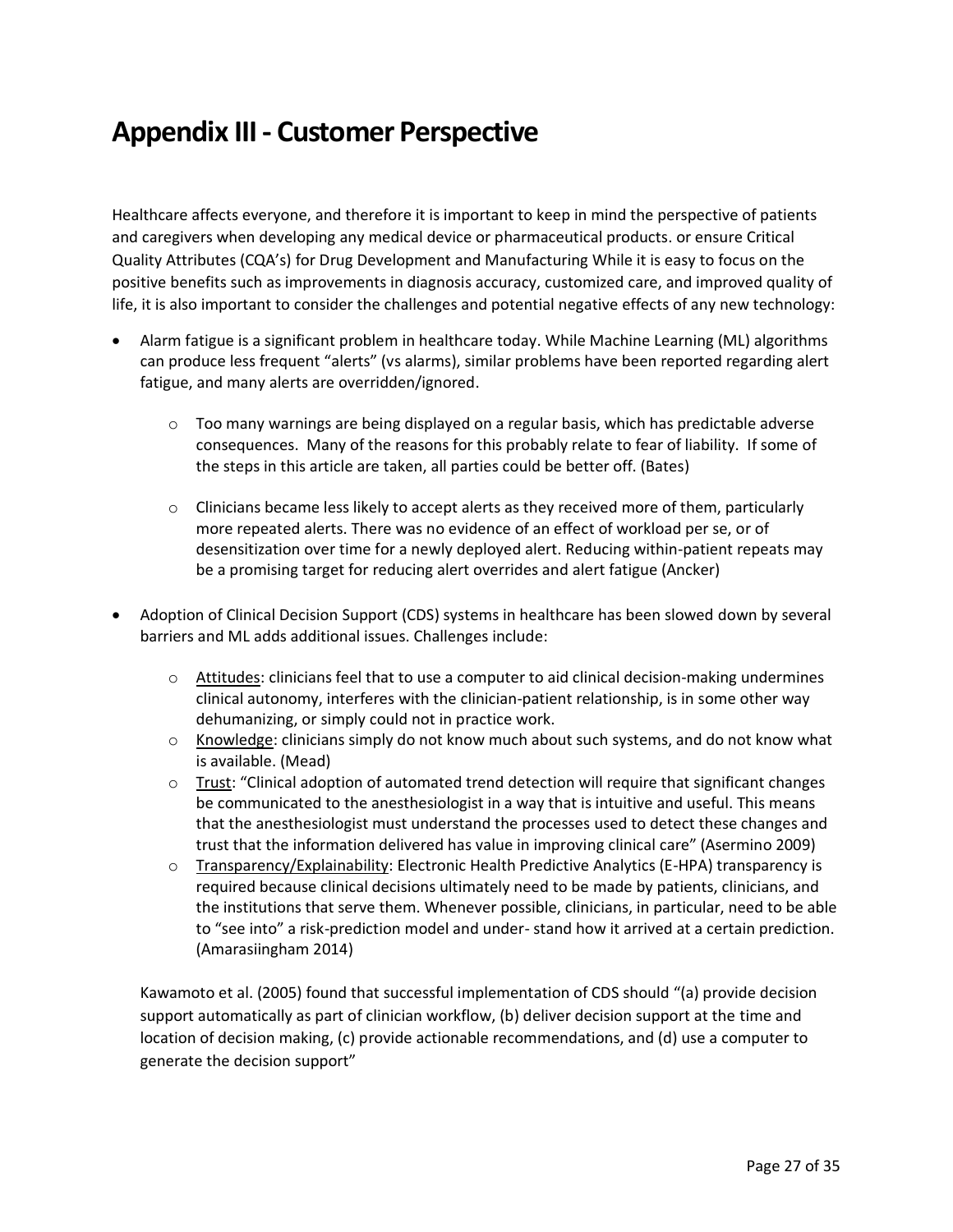However, it is also widely recognized that new technology must work in concert with caregivers for it to be effective. In the article "What This Computer Needs Is a Physician"<sup>28</sup> the authors note that existing EMR systems may serve as efficient administrative and billing tools, it does not necessary serve the needs of caregivers, and that designers of artificial intelligence and machine learning tools need to understand that healthcare is more than just prediction, and freeing caregivers time so that they can spend more time with their patients will be of tremendous benefit.

Relating back to AI and machine learning, a recent report to the AMA Board of Trustees suggested that "combining machine learning software with the best human clinician 'hardware' will permit delivery of care that outperforms what either can do alone."<sup>29</sup> Accordingly, the AMA now refers to this science as "Augmented Intelligence".

Prime AI applications include clinical decision support, patient monitoring and coaching, automated devices to assist in surgery or patient care, and management of health care systems. AI in health care holds out the prospect of improving physicians' ability to establish prognosis, as well as the accuracy and speed of diagnosis, enabling population-level insights to directly inform the care of individual patients [9], and predicting patient response to interventions.

AI can streamline health care workflow and improve triage of patients (especially in acute care settings), reduce clinician fatigue, and increase the efficiency and efficacy of training. Moreover, shortages of medical experts to meet the needs of vulnerable and underserved populations in domestic and international settings could potentially be relieved, in part, by Al<sup>37</sup>.

Patients or consumers will likely also ask for a certain level of transparency or knowledge in terms of how and what drives a particular system prediction or outcome, particularly at the outset while we are still developing our confidence thresholds.

 $\overline{a}$ 

<sup>28</sup> JAMA. 2018;319(1):19-20. doi:10.1001/jama.2017.19198e

<sup>29</sup> REPORT 41 OF THE AMA BOARD OF TRUSTEES (A-18) Augmented Intelligence (AI) in Health Care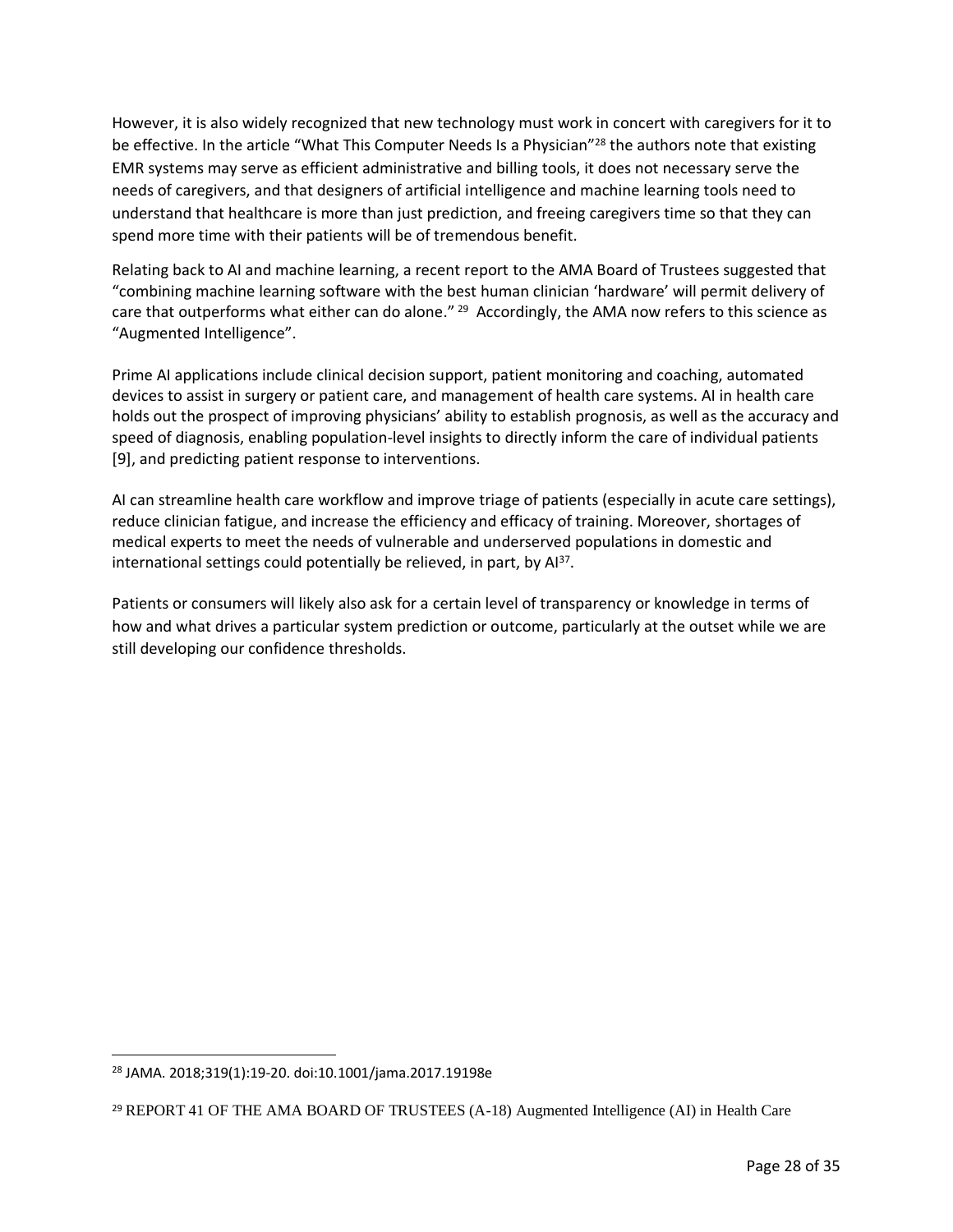## **Appendix IV – Common CLS Validation Techniques**

There are several techniques that can be used for validation of CLS. Thorough analysis should be exercised when choosing one and more than one can also be used if the situation calls for it.

Some validation techniques include<sup>30</sup>:

- **Resubstitution**: If all the data is used for training the model and the performance is evaluated based on outcome vs. actual value from the same training data set, this performance estimate is called the *resubstitution performance*.
- **Hold-out**: Typically, the resubstitution performance estimate is optimistically biased. To avoid this bias, the data is split into two different datasets labeled as a training and a testing dataset. This can be a 60/40 or 70/30 or 80/20 split. This technique is called the hold-out validation technique. In this case, there is a likelihood that uneven distribution of different classes of data is found in training and test dataset. To fix this, the training and test dataset is created with equal distribution of different classes of data. This process is called stratification.
- **Cross-Validation**

l

o **K-Fold Cross Validation**: In this technique, k-1 folds are used for training and the remaining one is used for testing

|                     | Total number of examples |                      |
|---------------------|--------------------------|----------------------|
| <b>Experiment 1</b> |                          |                      |
| <b>Experiment 2</b> |                          |                      |
| <b>Experiment 3</b> |                          | <b>Test examples</b> |
| <b>Experiment 4</b> |                          |                      |

The advantage is that entire data is used for training and testing. The performance of the model is averaged over the different folds.. This technique can also be called a form the repeated hold-out method. The error rate could be improved by using stratification technique.

o **Leave One Out Cross Validation** (LOOCV): In this technique, all of the data except one record is used for training and one record is used for testing. This process is repeated for N times if there are N records. The advantage is that entire data is used for training and testing. The performance is estimated by aggregating the results for all records.

<sup>30</sup> <https://dzone.com/articles/machine-learning-validation-techniques>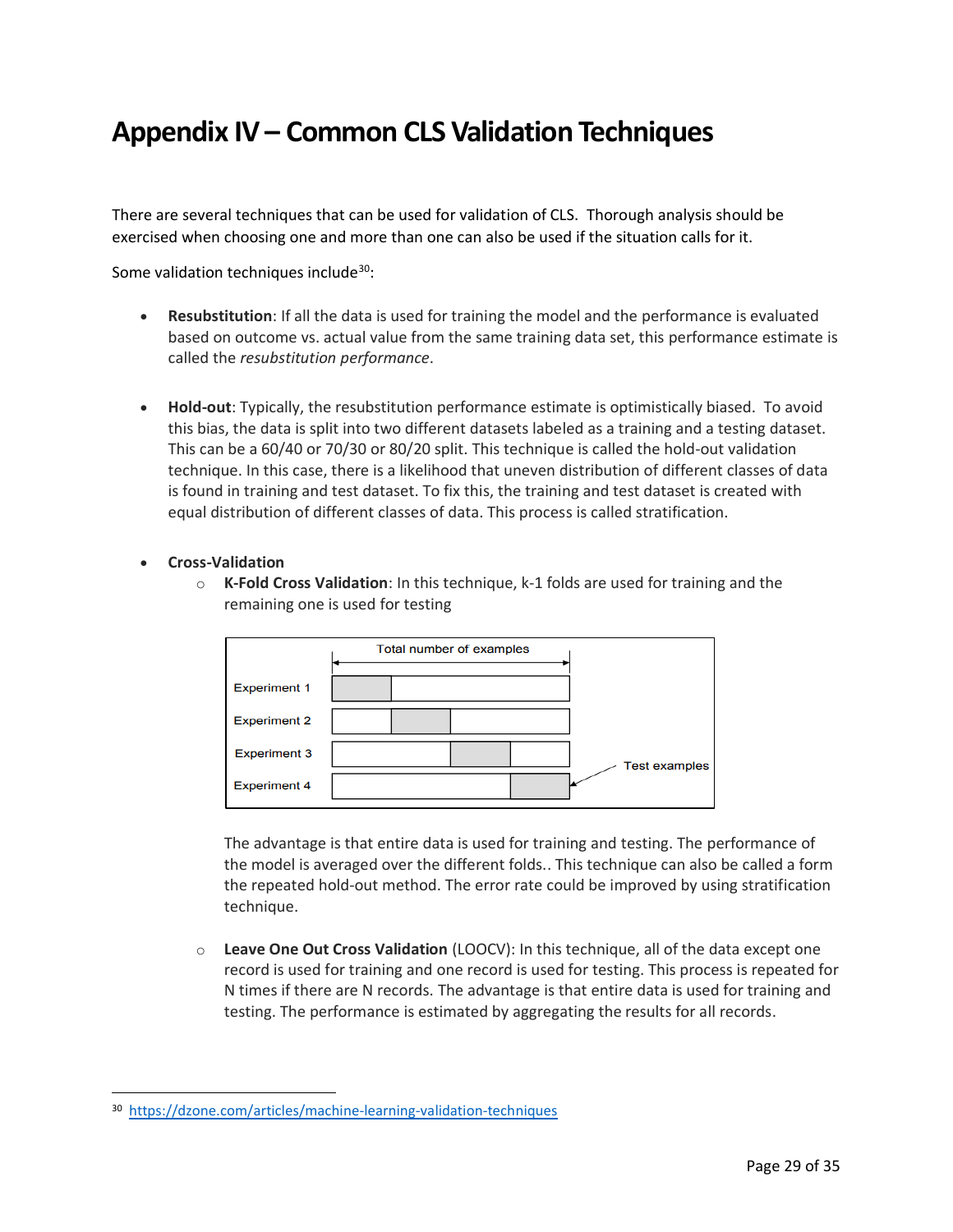|                     | Total number of examples |
|---------------------|--------------------------|
| <b>Experiment 1</b> |                          |
| <b>Experiment 2</b> |                          |
| <b>Experiment 3</b> |                          |
|                     | Single test example      |
| <b>Experiment N</b> |                          |

• **Random subsampling**: multiple sets of data are randomly chosen from the dataset and combined to form a test dataset. The remaining data forms the training dataset. The following diagram represents the random subsampling validation technique. The performance of the model is found by aggregating the results from each iteration.



• **Bootstrapping**: A number of bootstrapping experiments are performed to estimate the performance. In a single experiment, the training dataset is randomly selected with replacement to generate a training bootstrap sample. The remaining examples that were not selected for training define a test bootstrap sample. The performances for the training and test bootstrap samples are combined using methods based on bootstrap theory, and the results from K experiments are averaged

| Complete dataset $(x_1)(x_2)(x_3)(x_4)(x_5)$                                              |                                    |
|-------------------------------------------------------------------------------------------|------------------------------------|
| Experiment 1 $(x_3)(x_1)(x_3)(x_3)(x_5)$                                                  | $(\mathbf{x}_4)$                   |
| Experiment 2 $(x_5)(x_5)(x_3)(x_1)(x_2)$                                                  | X <sub>4</sub>                     |
| Experiment 3 $(x_s)(x_s)(x_t)(x_2)(x_t)$                                                  | $(\mathbf{x}_4)$<br>$\mathsf{X}_3$ |
| Experiment K $(\mathbf{x}_4) (\mathbf{x}_4) (\mathbf{x}_4) (\mathbf{x}_4) (\mathbf{x}_1)$ |                                    |
| <b>Training sets</b>                                                                      | <b>Test sets</b>                   |

When validating the CLS, caution should be exercised not to fall into the pitfall of validating which algorithm to use instead of focusing on the validation of the model itself. The wrong validation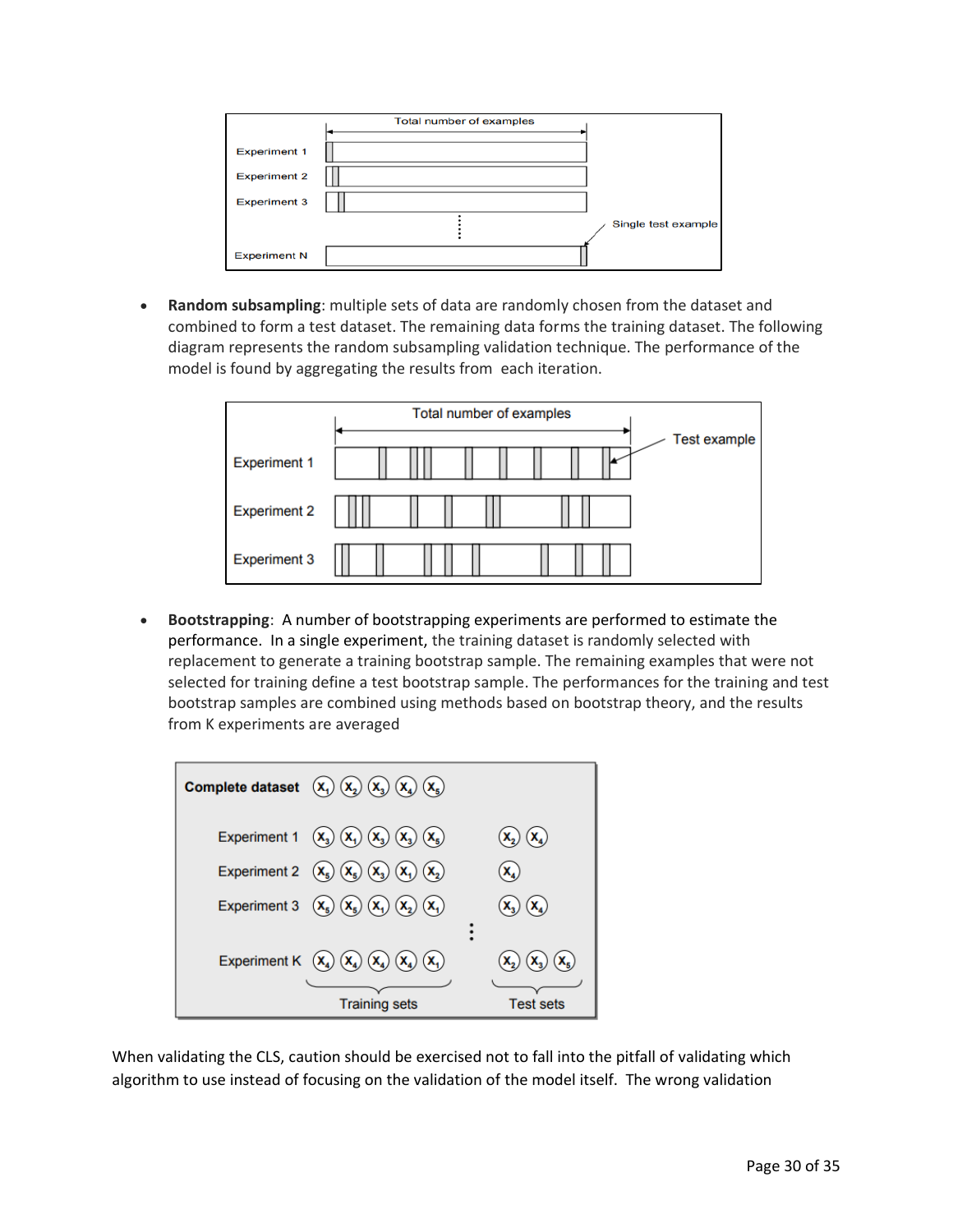approach could lead to different expectations of what will really happen once the system is released into production.

Another important point of caution is that these validation techniques, which partition one data set into two or multiple partitions for training and testing, should not be repeatedly applied to the same test set to "fish for" improved results. A simple example of a "fishing expedition" is to partition the data set repeatedly into different hold-out sets and to report only the results from the best-performing hold-out set. A more sophisticated example is to use the results from one validation to modify an continuouslylearning algorithm so that the results seem improved. If the results from the validation drive the learning, then the so-called "validation" data set can become part of training, biasing the reported performance.



### **Data Anomaly Detection for CLS**

 $\overline{a}$ 

As part of the continuous validation state for a CLS, continuous monitoring of data available for quality purposes before the data is actually used by the system is important to ensure that such state continues to be effective.

The old precept of "Garbage In, Garbage Out" is critical for computerized systems. In order to achieve a high level of confidence in results coming from CLS, input data needs used need to be "qualified" for consumption of the system. Whenever "new-data" is to be fed, a pre-filter should sift that data to discard/quarantine new input that does not adjust a set of characteristics. The filter can be based on discrete "fit/not fit" approach or based on a level of confidence of the data where a degree of error is allowed to be consumed by the system. This is especially true for "unsupervised" systems with access to unformatted data.

Any data containing a margin of error allowed should be identified in order to recognize any unusual result coming from the system. If such behavior is noted, then the system should also flag the situation for "repair" by the system or further analysis.

For systems that are "trained" where the input data is formatted, previously qualified and the learning/action process is supervised, the risk of data anomaly is far less, however, quality of data still needs to be ensured before being fed into the system<sup>31</sup>.

<sup>31</sup> [http://lvl.info.ucl.ac.be/pmwiki/uploads/Publications/VerificationAndValidationAndArtificialIntelligence/aivvis](http://lvl.info.ucl.ac.be/pmwiki/uploads/Publications/VerificationAndValidationAndArtificialIntelligence/aivvis-aic.pdf)[aic.pdf](http://lvl.info.ucl.ac.be/pmwiki/uploads/Publications/VerificationAndValidationAndArtificialIntelligence/aivvis-aic.pdf)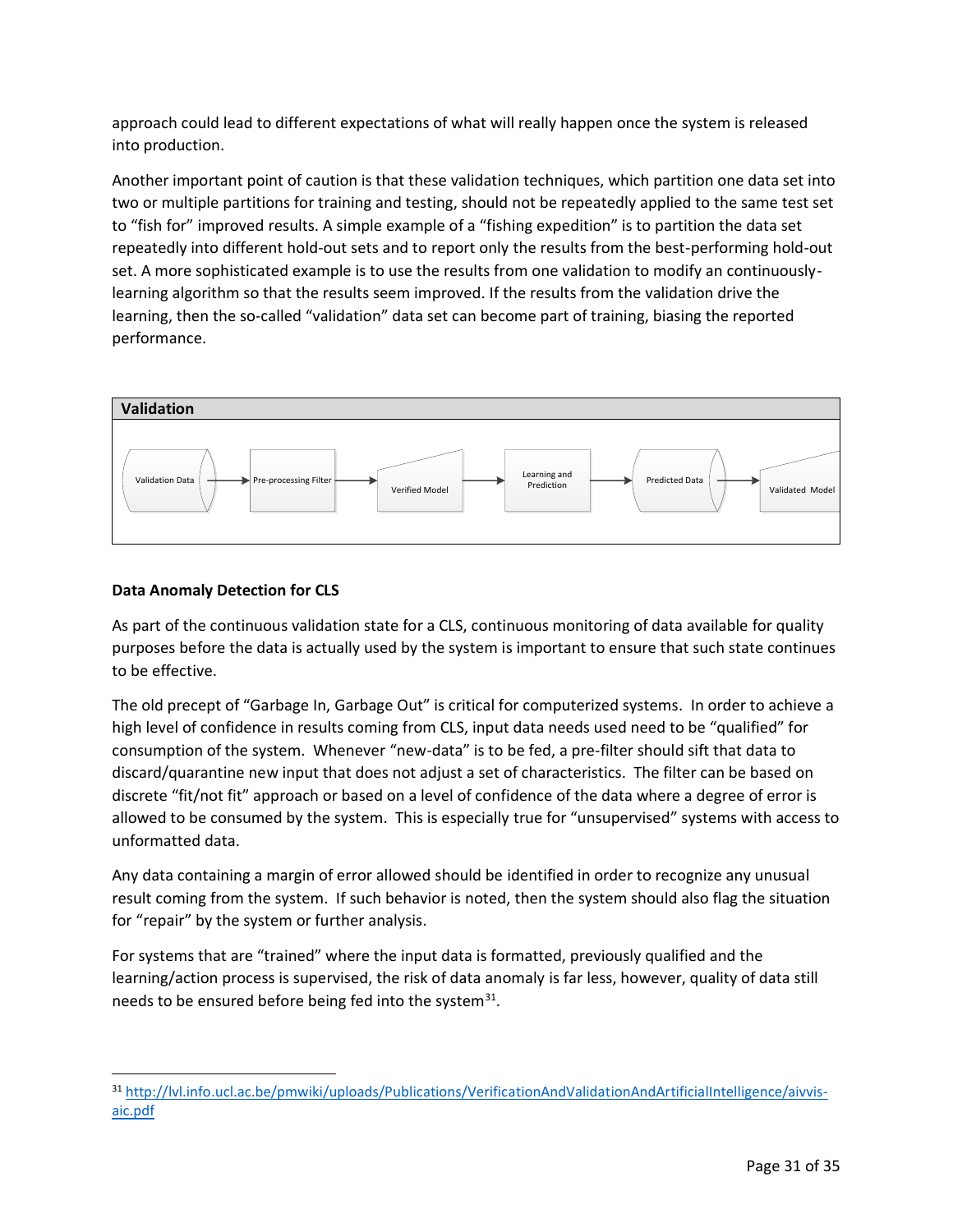## **Appendix V - Examples**

 $\overline{\phantom{0}}$ 

This section covers some examples of current and proposed use cases or scenarios of CLS use in health care. This is not intended to be exhaustive, rather to provide the reader a real-life example of the potential for AI and CLS in healthcare.

## **Healthcare Use Case 1: Myoelectric prosthesis control**

Background: A myoelectric-controlled prosthesis is an externally powered artificial limb that is controlled with the electrical signals generated by the user's own muscles. One limitation of most prosthesis control methods is that controllers do not adapt over time to changes in the patient, the patient's intent, or the patient's usage patterns. As a result, most amputees cannot improve their limb controllers independently, outside the clinic.

Imagine a machine learning system that performs real-time predictions for the user's intent and continuously improves the control based on patient feedback. Such devices are being actively pursued<sup>32</sup>. By definition, the device needs to be trained for each individual patient and keeps learning after the patient starts using it. The device for each patient may show a different performance depending on user's training, which may illustrate and challenge some of the performance estimation methods.

## **Healthcare Use Case 2: A computerized cancer detection tool for medical images that adapts its deep learning architecture of its classifier**

Background: Computer-aided detection techniques in radiology aim at suggesting potentially suspicious regions to radiologists for further visual interpretation. By contrast, a computerized detection tool can be used to exclude some patients' images from interpretation by radiologists, with the assumption that if the computer did not detect anything, the patient is normal for the disease in question. Deep learning systems have found widespread use in abnormality detection on medical images.

The device in this example has been initially trained to detect lung cancer on thoracic CT images. A specific deep learning architecture was selected for initial training. The architecture includes the number of deep learning layers, the convolution kernel size at each layer, the number of convolution kernels at each layer, the type of pooling performed when going from one layer to another, the type of activation function at each layer, the flavor of gradient descent applied at each layer, etc. The designer intends to re-train the deep learning architecture as more data becomes available. In other words, at each update, not only the neural network weights may change, but the entire architecture may be different.

Contrasting this type of learning to a more basic type of learning in which only the weights (coefficients) change but the architecture remains the same may elucidate some of issues on the confidence in continuous learning and adaptation (change) method complexity.

 $32$  A. L. Edwards et al., "Application of real-time machine learning to myoelectric prosthesis control: A case series in adaptive switching", Prosthet. Orthot. Int., v. 40, p.p. 573-581, 2015.

P.M. Pilarski et al, "Online Human Training of a Myoelectric Prosthesis Controller via Actor-Critic Reinforcement Learning," Proceedings of the 2011 IEEE International Conference on Rehabilitation Robotics, Zurich, Switzerland, June 2011, pp. 134–140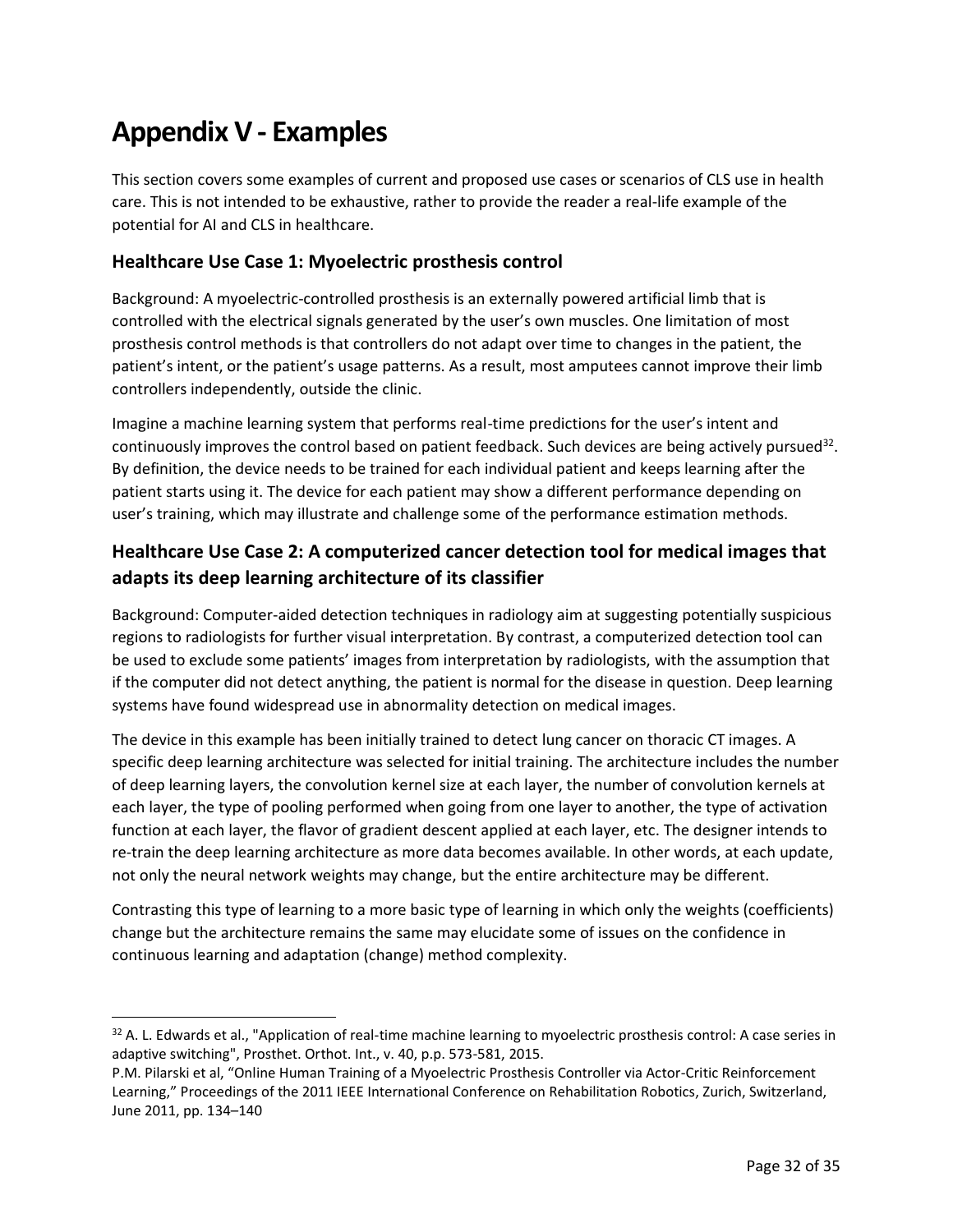## **Healthcare Use Case 3: Early Detection of Sepsis**

Background: Sepsis is the most expensive condition treated in hospitals, accounting for approximately 5% of total hospitalization costs and an overall annual cost of USD 20.3 billion in the USA (Torio 2011), and more than GBP 2.5 billion in the UK (UK Sepsis Trust 2013). Early detection of sepsis via automated systems and subsequent timely intervention may reduce treatment costs and overall resource use (Rivers 2001; Yealy 2014). The UK Sepsis Trust estimates that there are more than 100,000 hospitalizations per year for sepsis, and that achieving 80% delivery of basic standards of care could result in a potential cost saving of GBP 170 million per year, even after allowing for increased survivalrelated costs (UK Sepsis Trust 2013)."

Automated detection systems offer the possibility of monitoring patients in 'real-time' (Meurer 2009), and can alert the relevant physicians or nurses (e.g. by email or pager) to the need for timely clinical evaluation and potential initiation of treatment." Harvesting the vast amount of clinical data – including real-time information, leveraging AI and CLS tools can increase the likelihood of sepsis identification and subsequently also sepsis prediction scores at time of admission<sup>33</sup>.

## **Healthcare Use Case 4: Diabetes Personalized Medicine**

Background: Adequate treatment and management of chronic disease outside of the care setting is a significant driver in building a pathway towards reducing the current trend towards adverse events largely based on poor management of a chronic condition and disease. Although this example is specific to diabetes, this can easily be applied to a host of other clinical conditions. This example pertains to a decision support tool for personalized medicine that automatically determines the optimal treatment for patients with insulin-dependent diabetes. Leveraging algorithms that combine data from connected devices, including insulin pumps, continuous glucose monitors and food consumption information to adjust the treatment plan for maintaining optimal glucose levels.

The CLS software learns individual patterns and supports recommends therapy plans for people with Type 1 diabetes that use insulin pumps. It is a healthcare provider's "expert partner", and offers unique insight and direction. It leverages machine learning and adaptive technology to continuously learn each individual, their habits, allowing for a closed loop system that automatically adjust insulin treatment and monitors individual responses to adjustments. The software automatically adjusts its insulin treatment and behavior modification recommendations on a personal or individual basis.

### **Healthcare Use Case 5: Lab Automation**

 $\overline{\phantom{0}}$ 

Background: In the case of the toxicology laboratory used for pain management, LDT's(Laboratory Developed Test) are frequently performed by a version Liquid Chromatography that is paired with quadrupole tandem mass spectrometers (LC-MS/MS). Due to the complexity and the variability in these instruments, no two instruments of the same make and model, with the same method file and

<sup>33</sup> Evans, David JW, et al. "Automated monitoring for the early detection of sepsis in critically ill patients." The Cochrane Library (2016).

Horng, Steven, et al. "Creating an automated trigger for sepsis clinical decision support at emergency department triage using machine learning." *PloS one* 12.4 (2017): e0174708.

<http://journals.plos.org/plosone/article?id=10.1371/journal.pone.0174708>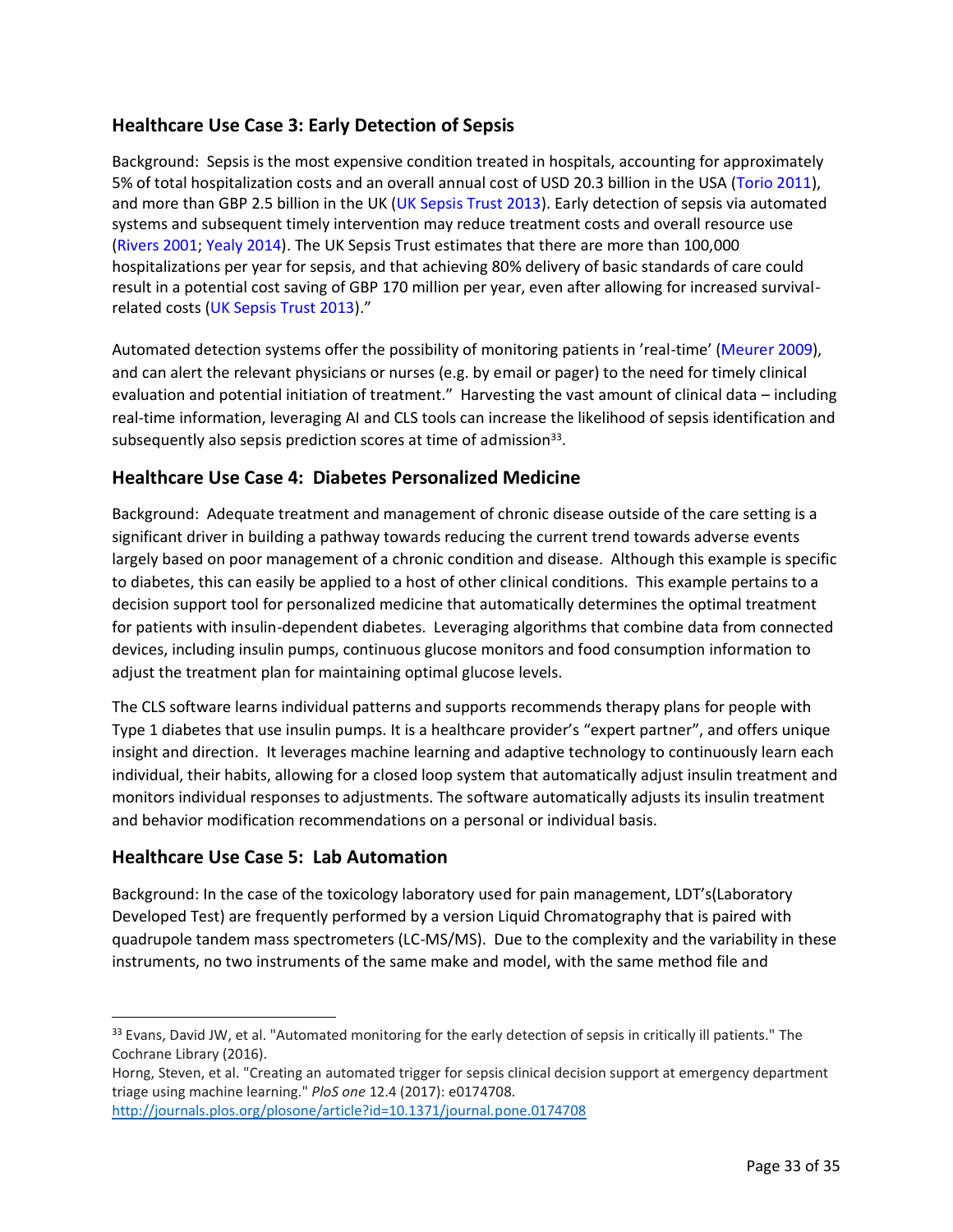configuration will perform the same. Therefore, each instrument is treated as its own entity during the LDT validation process following 42 CFR 493 (CLIA '88), allowing for a variable outcomes.

CLS systems allow the user to train and optimize the CLS per their intended use for each individual instrument in the laboratory. Meaning that each instrument is trained and optimized individually with the CLS. The CLS developer will allow training within certain parameters based on locked quality rules and predetermined exceptions. There are also user – developer agreements that allow the developer to constantly collect patient de-identified data and instrument data. In the case that re-training is triggered, then the end-users will be alerted and will participate.

## **Other Healthcare Use Cases**

There are numerous other examples, some of which are still in development. Some of these examples include:

- 1. **Monitoring/Diagnosis Glucose Monitoring Systems**: Machine learning algorithms help automate the process of monitoring blood sugar levels and recommend adjustments in care. <https://www.techemergence.com/machine-learning-managing-diabetes-5-current-use-cases/>
- 2. **Monitoring/Diagnosis Diabetes Nutrition Coaching**: To help recommend meal options based on the specific diet criteria of the user. [https://www.techemergence.com/machine-learning](https://www.techemergence.com/machine-learning-managing-diabetes-5-current-use-cases/)[managing-diabetes-5-current-use-cases/](https://www.techemergence.com/machine-learning-managing-diabetes-5-current-use-cases/)
- 3. **Monitoring/Diagnosis Diabetes Early Diagnosis Tools:** Deep learning to predict the onset of diabetic retinopathy, the leading cause of vision loss among diabetics. <https://www.techemergence.com/machine-learning-managing-diabetes-5-current-use-cases/>
- 4. **Monitoring/Diagnosis Early detection of sepsis** <http://journals.plos.org/plosone/article?id=10.1371/journal.pone.0174708>
- 5. **Treatment Adaptive** Pacemaker algorithms that improve performance by 52% vs. locked fuzzy algorithm based devices <https://www.ncbi.nlm.nih.gov/pubmed/11804178>
- 6. **Treatment cardiac resynchronization therapy** algorithm that adapts to individual patients. The adaptive algorithm provides ambulatory adjustment of pacing configuration and AV and VV delays based on periodic automatic evaluation of electrical conduction. <https://www.ncbi.nlm.nih.gov/pubmed/21968204>
- 7. **Improved clinical effectiveness in ICUs through the use of Epimed's cloud-**based analytics that assists clinicians in gaining better insights faster on the best treatment options for ICU patients
- 8. **Improved operational effectiveness** by reducing claims fraud, waste and abuse through the use of CGI ProperPay's predictive analytics, workflow and rules management.

The following represent some great examples of enhanced imaging solutions leveraging AI, many of which are commercially available today. Many of these are potentially great candidates for CLS applications as well.

- 9. **Diagnostic Assessment** of Deep Learning Algorithms for Detection of Lymph Node Metastases in Women With Breast Cancer <https://jamanetwork.com/journals/jama/fullarticle/2665774>
- 10. **Arterys Cardio DLTM** is the first technology to be cleared by the FDA that leverages cloud computing and deep learning in a clinical setting. Arterys Cardio DLTM provides automated, editable ventricle segmentations based on conventional cardiac MRI image
- 11. **QuantX™ Advanced** system, the industry's first computer-aided diagnosis platform incorporating machine learning for the evaluation of breast abnormalities